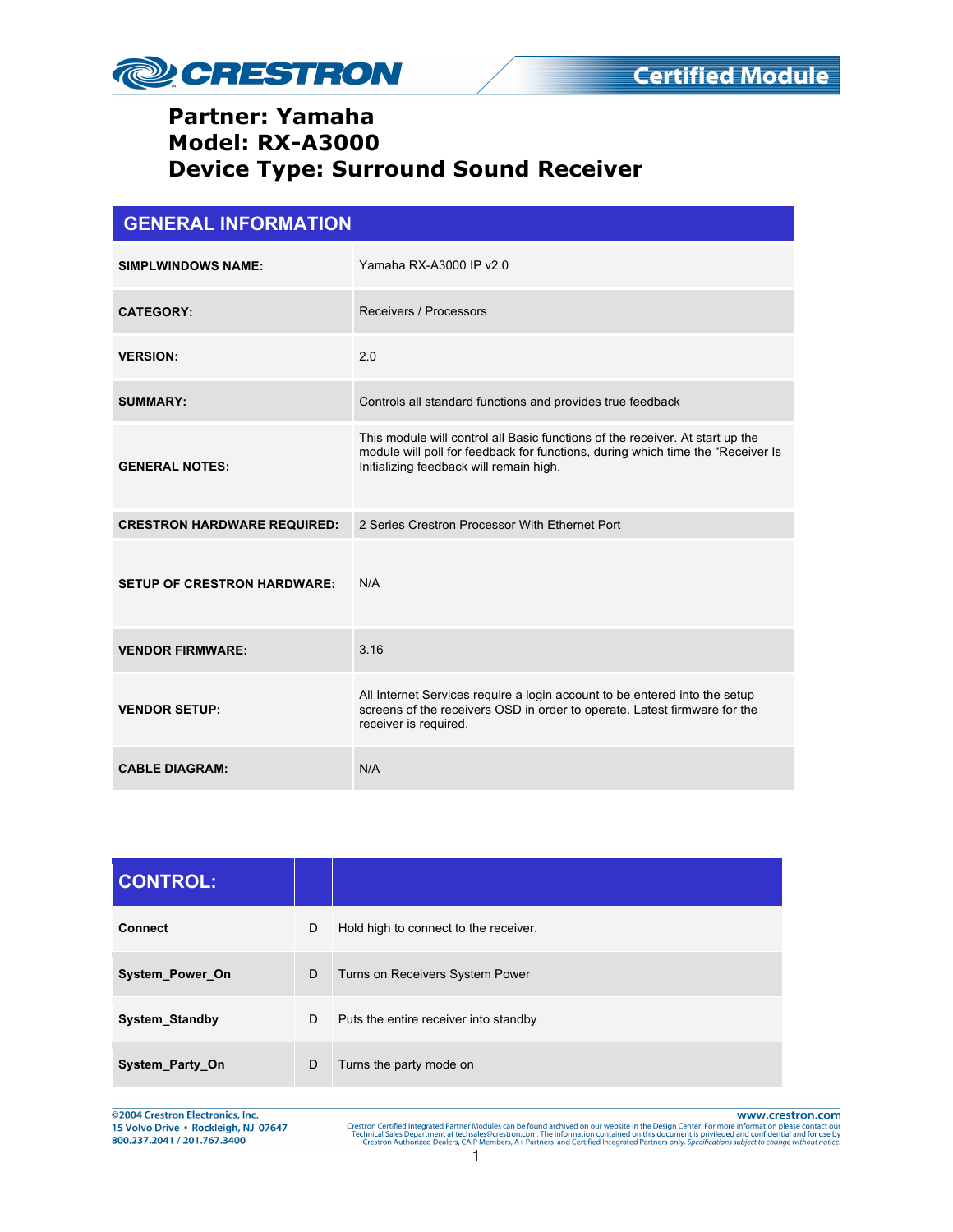

| <b>CONTROL:</b>                      |   |                                                             |
|--------------------------------------|---|-------------------------------------------------------------|
| System_Party_Off                     | D | Turns the party mode off                                    |
| System_Party_Vol_Up                  | D | Ramps the volume up on all zones                            |
| System_Party_Vol_Down                | D | Ramps all the zones volume down                             |
| System_Party_Mute_On                 | D | Mutes all audio zones                                       |
| System_Party_Mute_Off                | D | Turns the mute off on all zones                             |
| Main_HDMI_Output_Off                 | D | Shuts off the HDMI output                                   |
| Main_HDMI_Output_1                   | D | Routes the selected input to HDMI Out 1 Only                |
| Main_HDMI_Output_2                   | D | Routes the current input to HDMI Out 2 only                 |
| Main_HDMI_Output_1+2                 | D | Routes the selected input to HDMI Outs 1&2 At The Same Time |
| Main_HDMI_Processor_On               | D | Turns on the HDMI processing                                |
| Main_HDMI_Processor_Off              | D | Turns off the HDMI processing                               |
| Main_HDMI_Aspect_Throug<br>h         | D | Changes the HDMI output aspect ratio to Through             |
| Main_HDMI_Aspect_16x9_N<br>ormal     | D | Changes the HDMI output aspect ratio to 16x9 Normal         |
| Main_HDMI_Aspect_Smart_<br>Zoom      | D | Changes the HDMI output aspect ratio to Smart Zoom          |
| Main_HDMI_Resolution_Aut<br>ο        |   | Changes the HDMI resolution to Auto                         |
| Main_HDMI_Resolution_480<br>p_/_576p | D | Changes the HDMI resolution to 480p / 576p                  |
| Main HDMI Resolution 720<br>р        | D | Changes the HDMI resolution to 720p                         |
| Main HDMI Resolution 108<br>0i       | D | Changes the HDMI resolution to 1080i                        |
| Main_HDMI_Resolution_108<br>0p       | D | Changes the HDMI resolution to 1080p                        |

@2004 Crestron Electronics, Inc.<br>15 Volvo Drive • Rockleigh, NJ 07647<br>800.237.2041 / 201.767.3400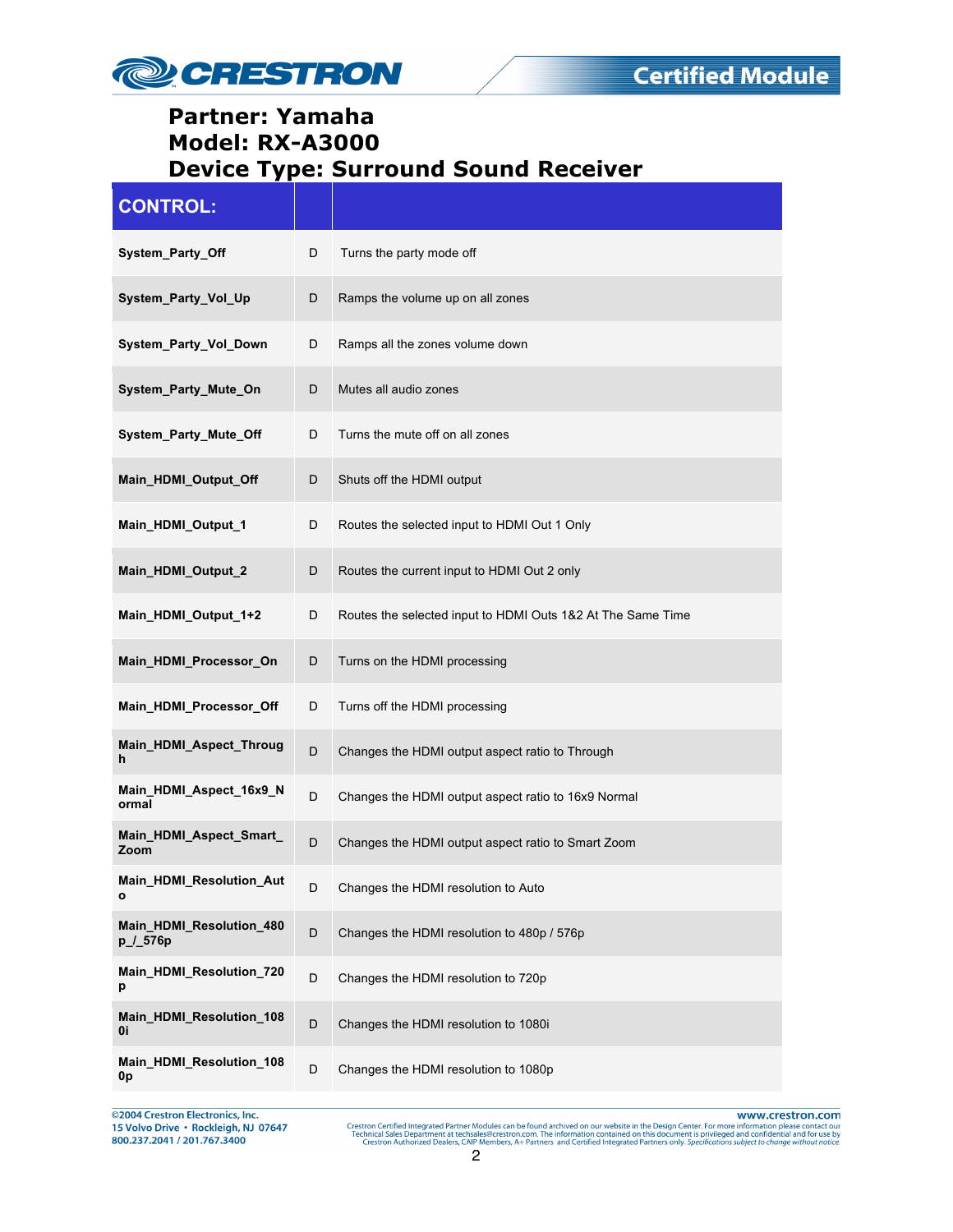

| <b>CONTROL:</b>                  |   |                                              |
|----------------------------------|---|----------------------------------------------|
| Main_HDMI_Resolution_Thr<br>ough | D | Changes the HDMI resolution to through       |
| Main_Power_On                    | D | Turns the main zone power on                 |
| Main_Standby                     | D | Puts the main zone onto standby              |
| Main Sleep Off                   | D | Turns the main zone sleep timer off          |
| Main_Sleep_120_Minutes           | D | Turns the main zone sleep timer to 120min    |
| Main_Sleep_90_Minutes            | D | Turns the main zone sleep timer to 90min     |
| Main_Sleep_60_Minutes            | D | Turns the main zone sleep timer to 60min     |
| Main_Sleep_30_Minutes            | D | Turns the main zone sleep timer to 30min     |
| Main_Volume_Up                   | D | Ramp the volume up for the main zone         |
| Main_Volume_Down                 | D | Ramp the volume down for the main zone       |
| Main_Initial_Volume_Mode_<br>On  | D | Turns on the main zones initial volume mode  |
| Main_Initial_Volume_Mode_<br>Off | D | Turns off the main zones initial volume mode |
| Main_Mute_On/Off                 | D | Toggles the main zones mute on and off       |
| Main_Mute_On                     | D | Turns the main zones mute on                 |
| Main_Mute_Off                    |   | Turns the main zones mute off                |
| Main_input_*                     | D | Sets the main zone to the * Input            |
| Main_Scene1 *                    | D | Triggers scene * for the main zone           |
| Main_Input_Audio_Type_Au<br>to   | D | Sets the main zone audio input type to auto  |
| Main_Input_Audio_Type_HD<br>ΜI   | D | Sets the main zone audio input type to HDMI  |

@2004 Crestron Electronics, Inc. 15 Volvo Drive · Rockleigh, NJ 07647 800.237.2041 / 201.767.3400

www.crestron.com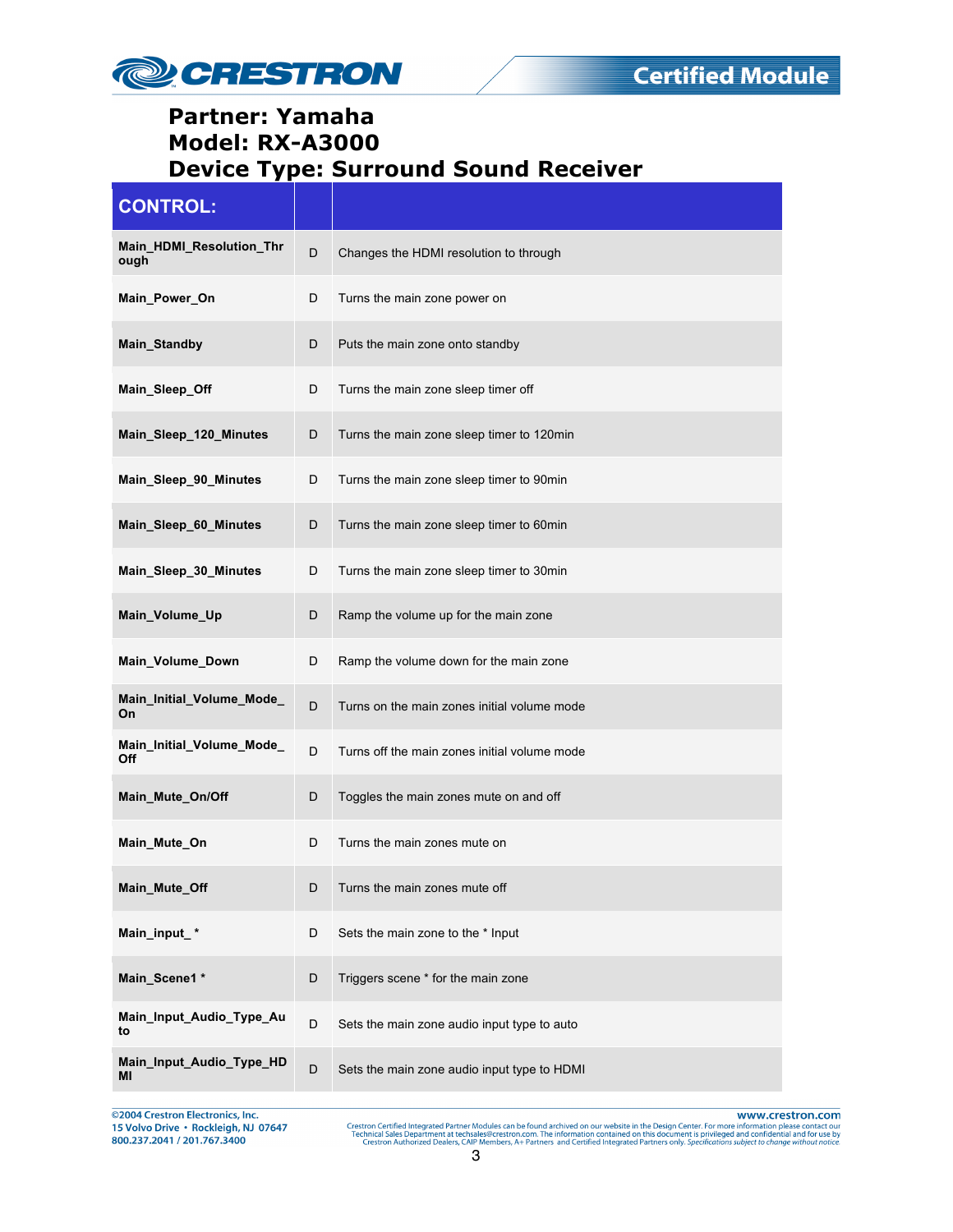

| <b>CONTROL:</b>                        |   |                                                       |
|----------------------------------------|---|-------------------------------------------------------|
| Main_Input_Audio_Type_Co<br>ax/Optical | D | Sets the main zone input audio type to Coax / Optical |
| Main Input Audio Analog                | D | Sets the main zone input audio type to Analog         |
| Main_Decoder_Auto                      | D | Sets the main decoder to auto mode                    |
| Main_Decoder_DTS                       | D | Sets the main decoder to dts mode                     |
| Main_Pure_Diect_Mode_On                | D | Sets the main zone pure direct mode on                |
| Main_Pure_Direct_Mode_Off              | D | Sets the main zone pure direct mode off               |
| Main_Adaptive_Dynamic_Ra<br>nge_Auto   | D | Sets the main zone dynamic range auto                 |
| Main_Adaptive_Dynamic_Ra<br>nge_Off    | D | Sets the main zone dynamic range off                  |
| Main_Lip_Sync_Mode_Manu<br>al          | D | Sets the main zone lip sync mode manual               |
| Main_Lip_Sync_Mode_Auto                | D | Sets the main zone lip sync mode auto                 |
| Main_Straight_Mode_On                  | D | Sets the main zone straight mode on                   |
| Main_Straight_Mode_Off                 | D | Sets the main zone straight mode off                  |
| Main_Sound_Program_*                   | D | Changes the main sound program to *                   |
| Main_Adaptive_DSP_Auto                 | D | Sets the adaptive DSP mode to auto                    |
| Main_Adaptive_DSP_Off                  | D | Sets the adaptive DSP mode to Off                     |
| Main_3D_Cinema_Auto                    | D | Set the 3D Cinema mode to auto                        |
| Main_3D_Cinema_Off                     | D | Set the 3D Cinema mode to off                         |
| Main_EX_Decoder_Mode*                  | D | Sets the ex decoder mode to off                       |
| Main_2_Channel_Decoder*                | D | Sets the 2 channel decoder to *                       |

©2004 Crestron Electronics, Inc.<br>15 Volvo Drive • Rockleigh, NJ 07647<br>800.237.2041 / 201.767.3400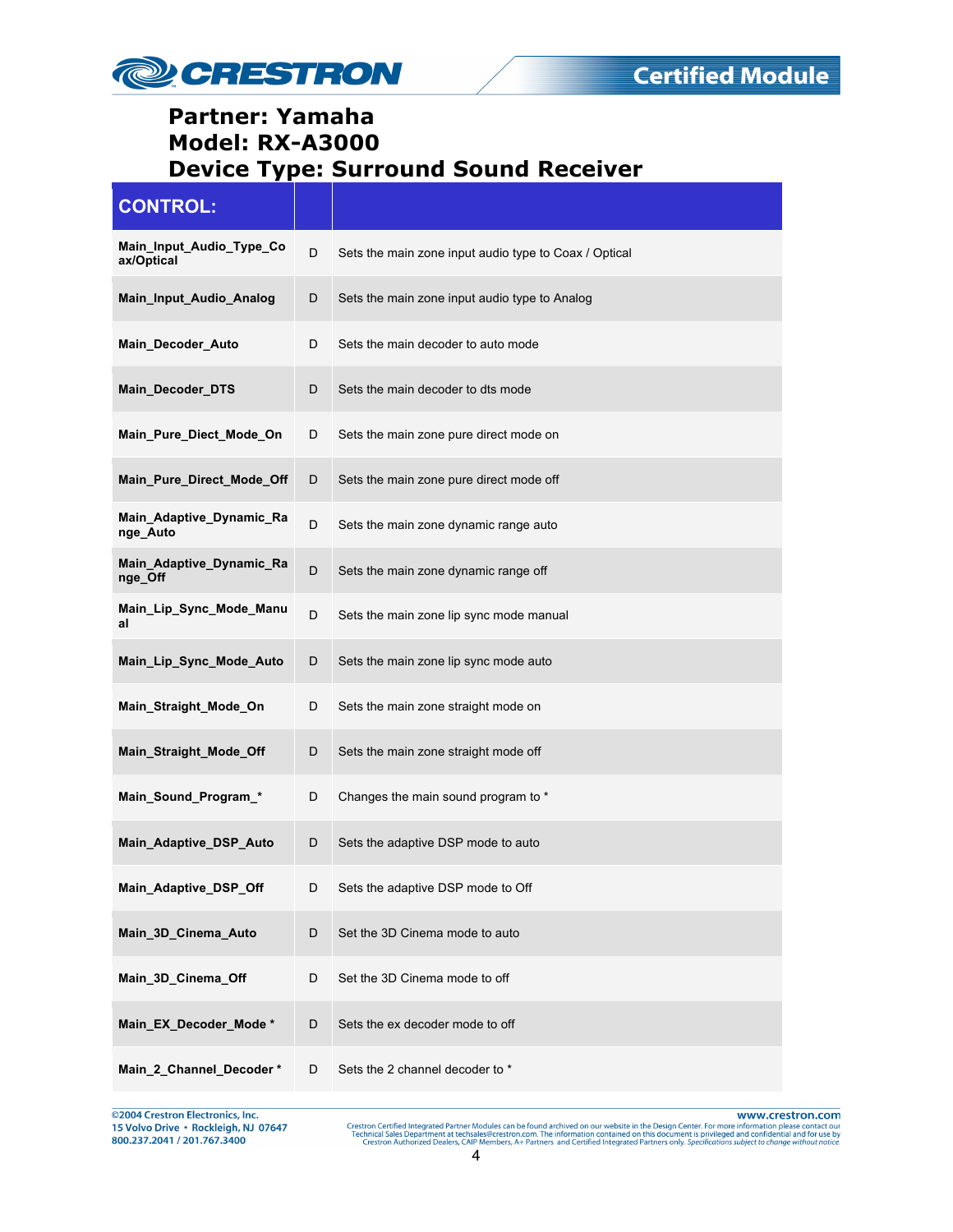

| <b>CONTROL:</b>                   |   |                                                   |
|-----------------------------------|---|---------------------------------------------------|
| Main_Enhancer_On                  | D | Turns on the enhancer mode on                     |
| Main Enhancer Off                 | D | Turns on the enhancer mode off                    |
| Zone*_Power_On                    | D | Turns the power on for zone *                     |
| Zone*_Standby                     | D | Turns the power off for zone *                    |
| Zone*_Sleep_Off                   | D | Sets the zone * sleep timer to off                |
| Zone*_Sleep_<br>Sleep_120_Minutes | D | Sets the zone * sleep timer to 120 min            |
| Zone*_ Sleep_90_Minutes           | D | Sets the zone * sleep timer to 90 min             |
| Zone*_Sleep_60_Minutes            | D | Sets the zone * sleep timer to 60 min             |
| Zone*_ Sleep_30_Minutes           | D | Sets the zone * sleep timer to 30 min             |
| Zone*_Volume_Up                   | D | Ramps the volume up for zone *                    |
| Zone*_ Volume_Down                | D | Ramps the volume down for zone *                  |
| Zone*_Volume_Fixed                | D | Sets the output for zone * to a fixed level       |
| Zone*_ Volume_Variable            | D | Sets the output for zone * to a variable level    |
| Zone*<br>Initial_Volume_Mode_On   | D | Sets the initial volume level mode on for zone *  |
| Zone*<br>Initial_Volume_Mode_Off  |   | Sets the initial volume level mode off for zone * |
| Zone*_ Mute_On/Off                | D | Toggle the zone * mute on and off                 |
| Zone*_ Mute_On                    | D | Mutes the output for zone *                       |
| Zone*_ Mute_Off                   | D | Un mutes the output for zone *                    |
| Zone*_input *                     | D | Set zone * to the * input                         |

@2004 Crestron Electronics, Inc.<br>15 Volvo Drive • Rockleigh, NJ 07647<br>800.237.2041 / 201.767.3400

www.crestron.com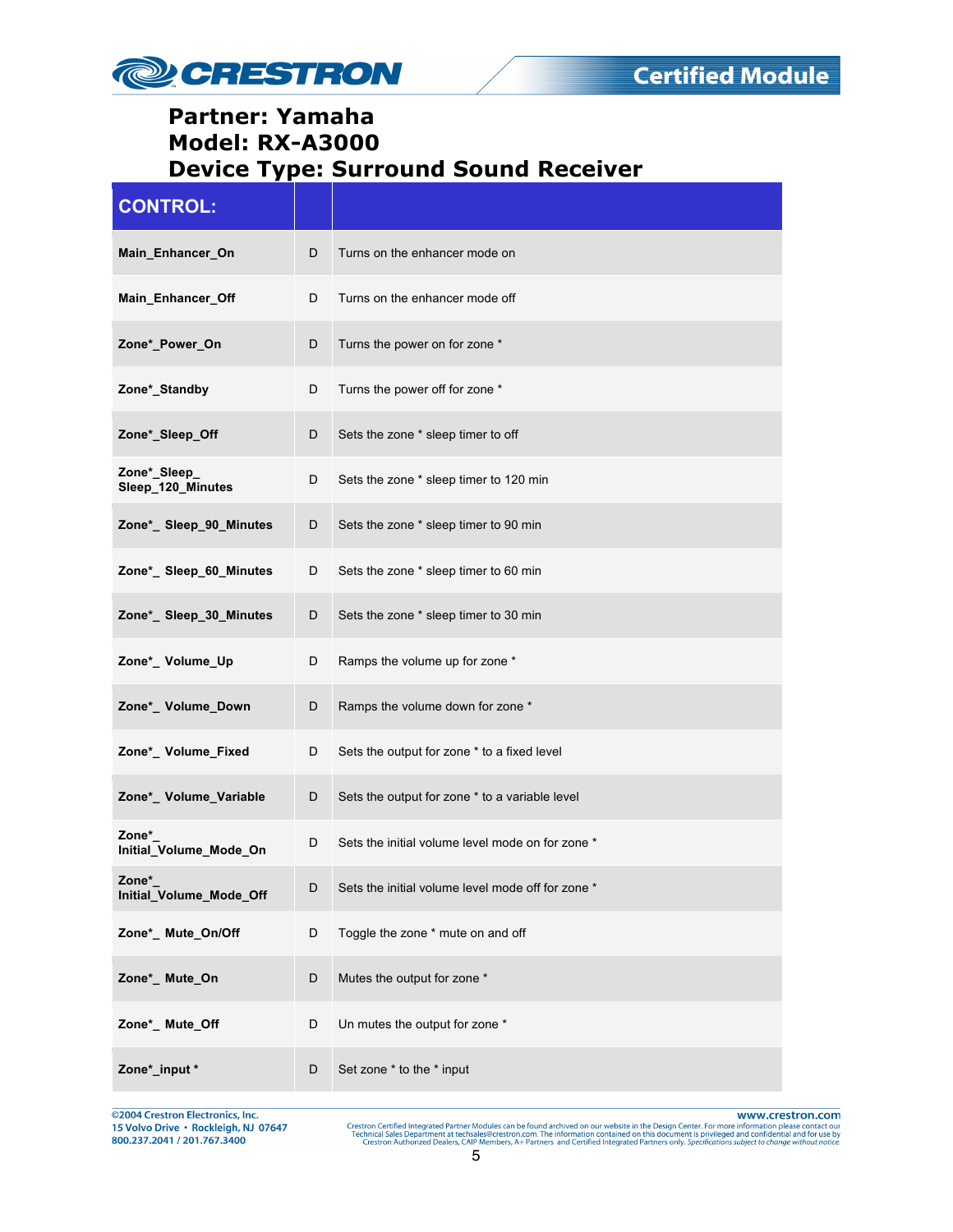

| <b>CONTROL:</b>               |   |                                               |
|-------------------------------|---|-----------------------------------------------|
| Zone*_Scene *                 | D | Triggers scene * for zone *                   |
| Tuner_FM_Band                 | D | Sets the Tuner to the fm band                 |
| Tuner_AM_Band                 | D | Sets the Tuner to the am band                 |
| Tuner_Preset_Mode_Recall      | D | Sets the tuners preset buttons to recall mode |
| Tuner_Preset_Mode_Save        | D | Sets the tuners preset buttons to save mode   |
| Tuner_Audio_Mode_Mono         | D | Sets the tuner to mono mode                   |
| Tuner_Audio_Mode_Auto         | D | Sets the tuner to auto mode                   |
| Tuner_Preset_Up               | D | Selects the next tuner preset                 |
| Tuner_Preset_Down             | D | Selects the previous tuner preset             |
| Tuner_Preset*                 | D | Selects tuner preset *                        |
| Tuner_Auto_Tuning             | D | Sets tuner the auto tuning mode               |
| Tuner_Manual_Tuning           | D | Sets tuner the manual tuning mode             |
| Tuner_HD_Program_*_Selec<br>t | D | Selects the HD Program * for the tuner        |
| Tuner_Program_Up              | D | Sends the tuner program up                    |
| Tuner_Program_Down            | D | Sends the tuner program down                  |
| Tuner_Keypad*                 | D | Selects the tuner keypad * digit              |
| Tuner_Keypad_Clear            | D | Clears the keypad direct tune value           |
| Tuner_Keypad_Enter            | D | Sends the tuner direct tune value             |
| Tuner_Tune_Up                 | D | Tunes the tuner to the next station           |

©2004 Crestron Electronics, Inc.<br>15 Volvo Drive • Rockleigh, NJ 07647<br>800.237.2041 / 201.767.3400

www.crestron.com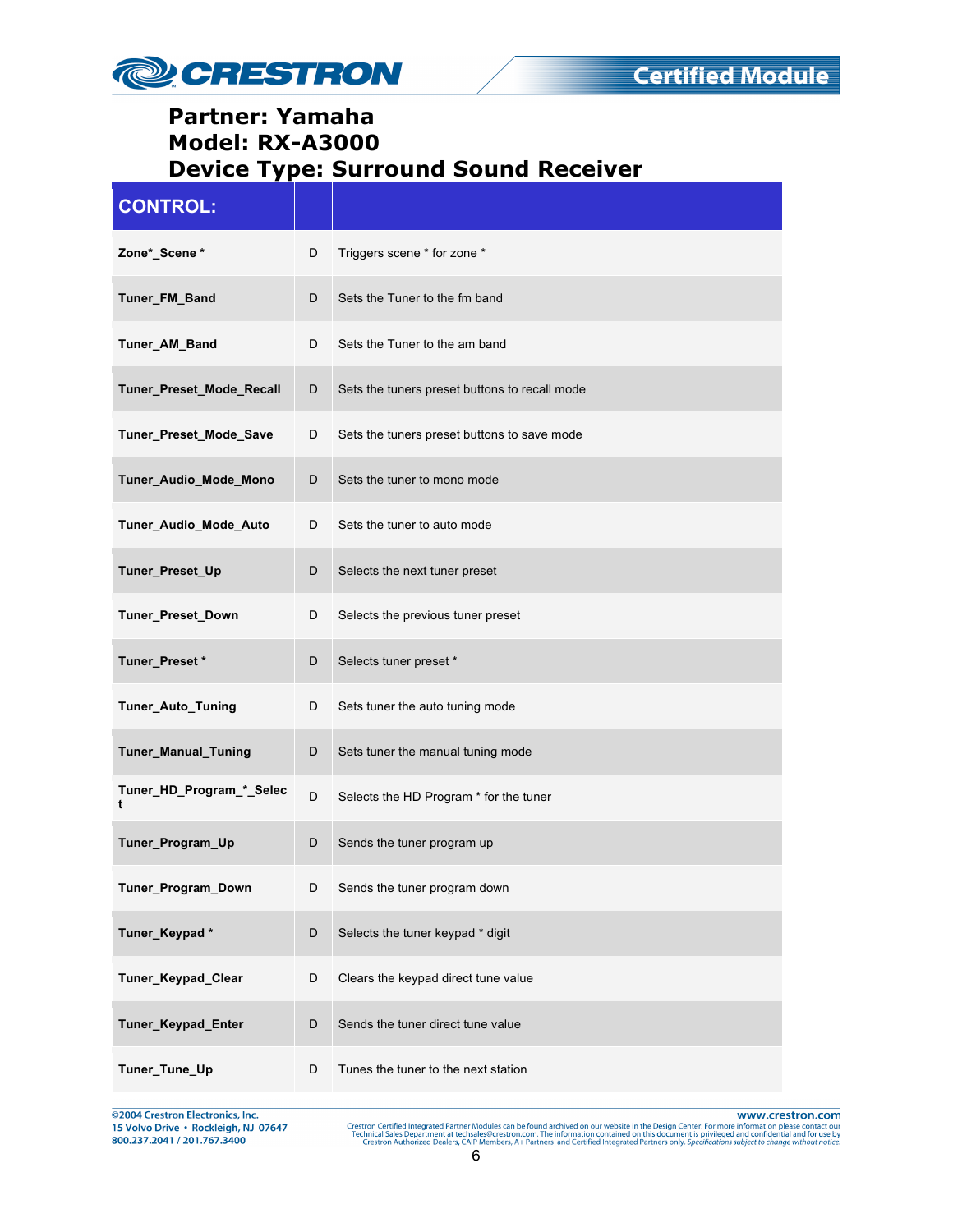

| <b>CONTROL:</b>                         |   |                                                                                          |
|-----------------------------------------|---|------------------------------------------------------------------------------------------|
| Tuner_Tune_Down                         | D | Tunes the tuner to the previous station                                                  |
| Pandora_Play                            | D | Pulse to start playing Pandora                                                           |
| Pandora_Pause                           | D | Pulse to pause Pandora                                                                   |
| Pandora_Stop                            | D | Pulse to stop Pandora                                                                    |
| Pandora_Skip_Forward                    | D | Pulse to skip the track forward for Pandora                                              |
| Pandora_Bookmark_Song                   | D | Pulse to bookmark the current song to the Pandora account                                |
| Pandora_Bookmark_Artist                 | D | Pulse to bookmark the current artist to the Pandora account                              |
| Pandora_Thumbs_Up                       | D | Pulse to set the rating to thumbs up on the current track                                |
| Pandora_Thumbs_Down                     | D | Pulse to set the rating to thumbs down on the current track                              |
| Pandora_List_Line*_Select               | D | Pulse to select the item in the Pandora browse list                                      |
| Pandora_List_Page_Up                    | D | Pulse to scroll the Pandora browse list up                                               |
| Pandora_List_Page_Down                  | D | Pulse to scroll the Pandora browse list down                                             |
| Pandora_Memory_Preset_A<br>uto Save     | D | Pulse to auto save the current Pandora station to the first available memory<br>location |
| Pandora_Memory_Preset_L<br>ocation_Up   | D | Pulse to increment the memory location to store the current Pandora station              |
| Pandora_Memory_Preset_L<br>ocation_Down | D | Pulse to decrement the memory location to store the current Pandora station              |
| Pandora Memory Preset L<br>ocation Save | D | Pulse to store the current Pandora station to the currently selected memory<br>location  |
| Napster_Play                            | D | Pulse to start playing Napster                                                           |
| <b>Napster Stop</b>                     | D | Pulse to stop Napster                                                                    |
| Napster_Skip_Forward                    | D | Pulse to skip the Napster track forward                                                  |

@2004 Crestron Electronics, Inc. 15 Volvo Drive · Rockleigh, NJ 07647 800.237.2041 / 201.767.3400

www.crestron.com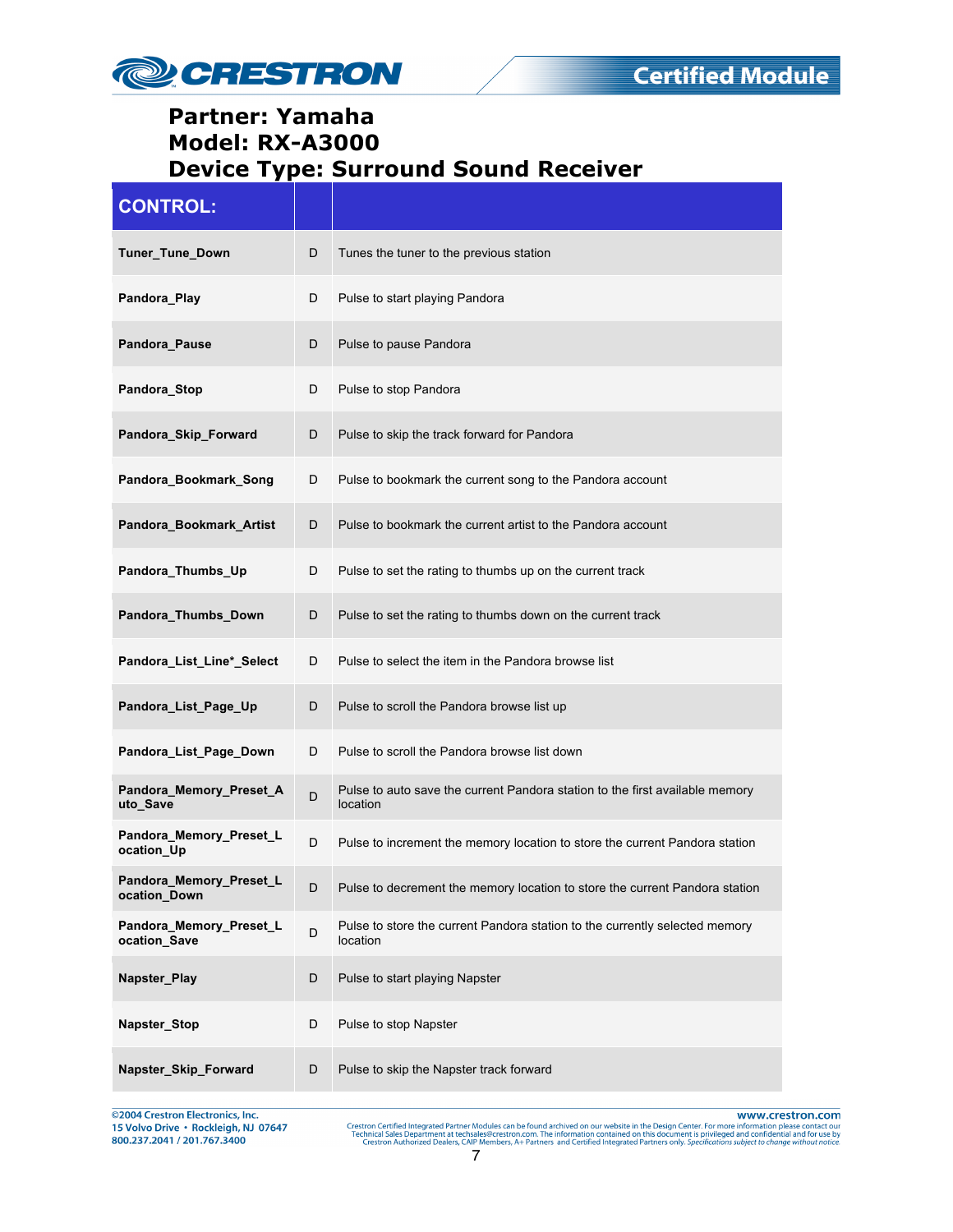

| <b>CONTROL:</b>                         |             |                                                                                          |
|-----------------------------------------|-------------|------------------------------------------------------------------------------------------|
| Napster_Skip_Reverse                    | D           | Pulse to skip the Napster track back                                                     |
| Napster_Repeat_Mode                     | D           | Pulse to cycle through the Napster repeat modes                                          |
| Napster_Repeat_Off                      | D           | Pulse to turn the Napster repeat mode off                                                |
| Napster_Repeat_Single                   | D           | Pulse to turn the Napster repeat mode to single                                          |
| Napster_Repeat_All                      | D           | Pulse to turn the Napster repeat mode to all                                             |
| Napster_Shuffle_Mode                    | D           | Pulse to cycle through the Napster shuffle modes                                         |
| Napster_Shuffle_Off                     | D           | Pulse to turn the Napster shuffle mode off                                               |
| Napster_Shuffle_On                      | D           | Pulse to turn the Napster shuffle mode on                                                |
| Napster_List_Line*_Select               | D           | Pulse to select the item in the Napster browse list                                      |
| Napster_List_Back                       | D           | Pulse to go back a level in the Napster browse list                                      |
| Napster_List_Page_Up                    | D           | Pulse to scroll up a page in the Napster browse list                                     |
| Napster_List_Page_Down                  | D           | Pulse to scroll down a page in the Napster browse list                                   |
| Napster_List_Page_Up                    | D           | Pulse to scroll the Napster browse list up                                               |
| Napster_List_Page_Down                  | D           | Pulse to scroll the Napster browse list down                                             |
| Napster_Memory_Preset_Au<br>to_Save     | D           | Pulse to auto save the current Napster station to the first available memory<br>location |
| Napster Memory Preset Lo<br>cation_Up   | D           | Pulse to increment the memory location to store the current Napster station              |
| Napster_Memory_Preset_Lo<br>cation Down | $\mathsf D$ | Pulse to decrement the memory location to store the current Napster station              |
| Napster_Memory_Preset_Lo<br>cation_Save | D           | Pulse to save the current station to the selected memory location                        |
| Siriusir Play                           | D           | Pulse to start playing Siriusir                                                          |

@2004 Crestron Electronics, Inc.<br>15 Volvo Drive • Rockleigh, NJ 07647<br>800.237.2041 / 201.767.3400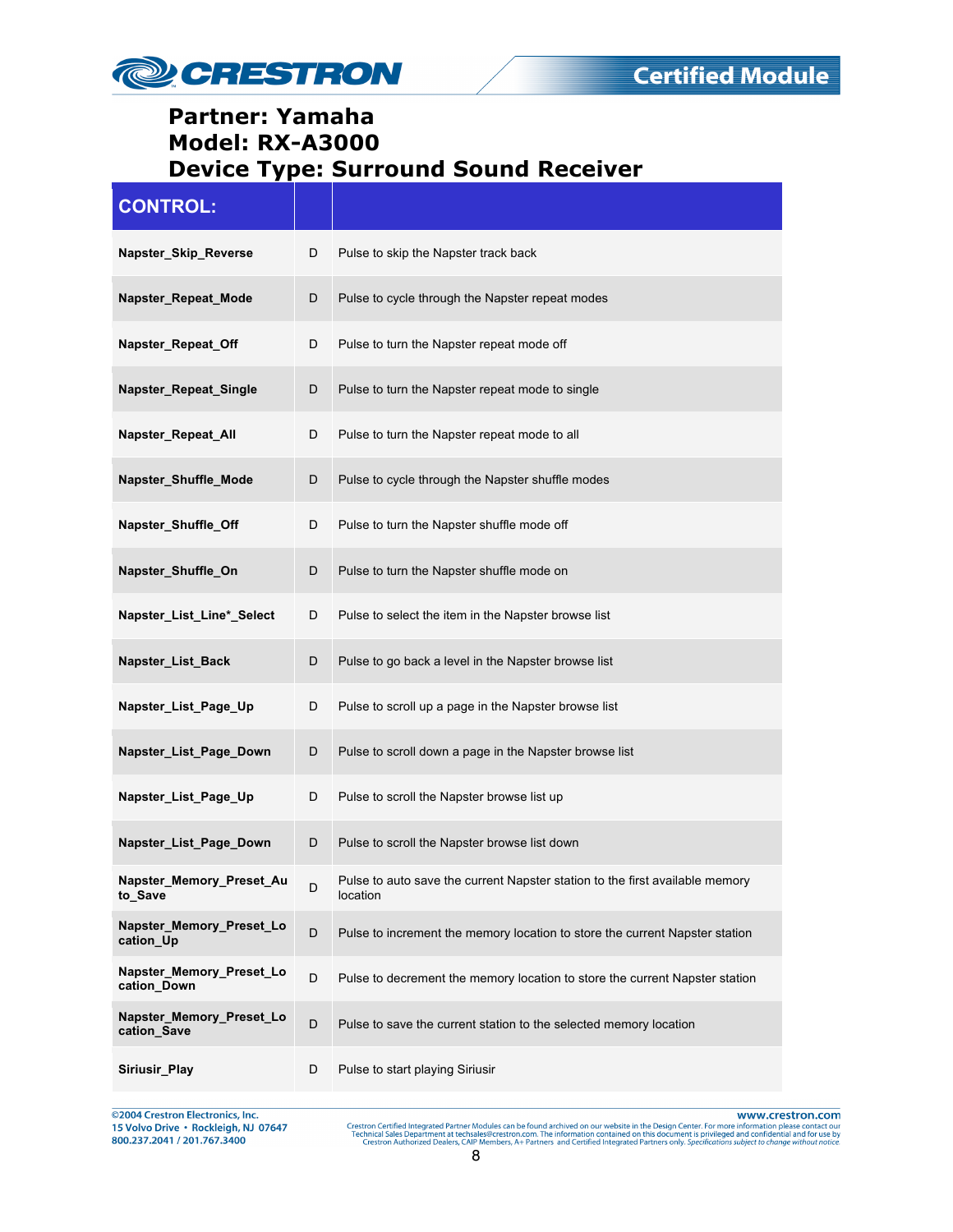

| <b>CONTROL:</b>                             |    |                                                                                           |
|---------------------------------------------|----|-------------------------------------------------------------------------------------------|
| Siriusir_Stop                               | D  | Pulse to stop Siriusir                                                                    |
| Siriusir_List_Line*_Select                  | D  | Pulse to select the item in the Siriusir browse list                                      |
| Siriusir_List_Back                          | D  | Pulse to go back a level in the Siriusir browse list                                      |
| Siriusir_List_Page_Up                       | D  | Pulse to scroll up a page in the Siriusir browse list                                     |
| Siriusir_List_Page_Down                     | D  | Pulse to scroll down a page in the Siriusir browse list                                   |
| Siriusir_List_Page_Up                       | D  | Pulse to scroll the Siriusir browse list up                                               |
| Siriusir List Page Down                     | D  | Pulse to scroll the Siriusir browse list down                                             |
| <b>Siriusir Memory Preset Aut</b><br>o_Save | D  | Pulse to auto save the current Siriusir station to the first available memory<br>location |
| Siriusir_Memory_Preset_Lo<br>cation Up      | D  | Pulse to increment the memory location to store the current Siriusir station              |
| Siriusir_Memory_Preset_Lo<br>cation_Down    | D  | Pulse to decrement the memory location to store the current Siriusir station              |
| Siriusir_Memory_Preset_Lo<br>cation_Save    | D  | Pulse to save the current Siriusir station to the selected memory location                |
| Rhapsody_Play                               | D  | Pulse to start playing Rhapsody                                                           |
| <b>Rhapsody Pause</b>                       | D  | Pulse to pause Rhapsody                                                                   |
| Rhapsody_Stop                               | D  | Pulse to stop Rhapsody                                                                    |
| Rhapsody_Skip_Forward                       | D. | Pulse to skip the Rhapsody track forward                                                  |
| Rhapsody_Skip_Reverse                       | D  | Pulse to skip the Rhapsody track back                                                     |
| Rhapsody_Repeat_Mode                        | D  | Pulse to cycle through the Rhapsody repeat modes                                          |
| Rhapsody_Repeat_Off                         | D  | Pulse to turn the Rhapsody repeat mode off                                                |
| Rhapsody_Repeat_Single                      | D  | Pulse to turn the Rhapsody repeat mode to single                                          |

@2004 Crestron Electronics, Inc.<br>15 Volvo Drive • Rockleigh, NJ 07647<br>800.237.2041 / 201.767.3400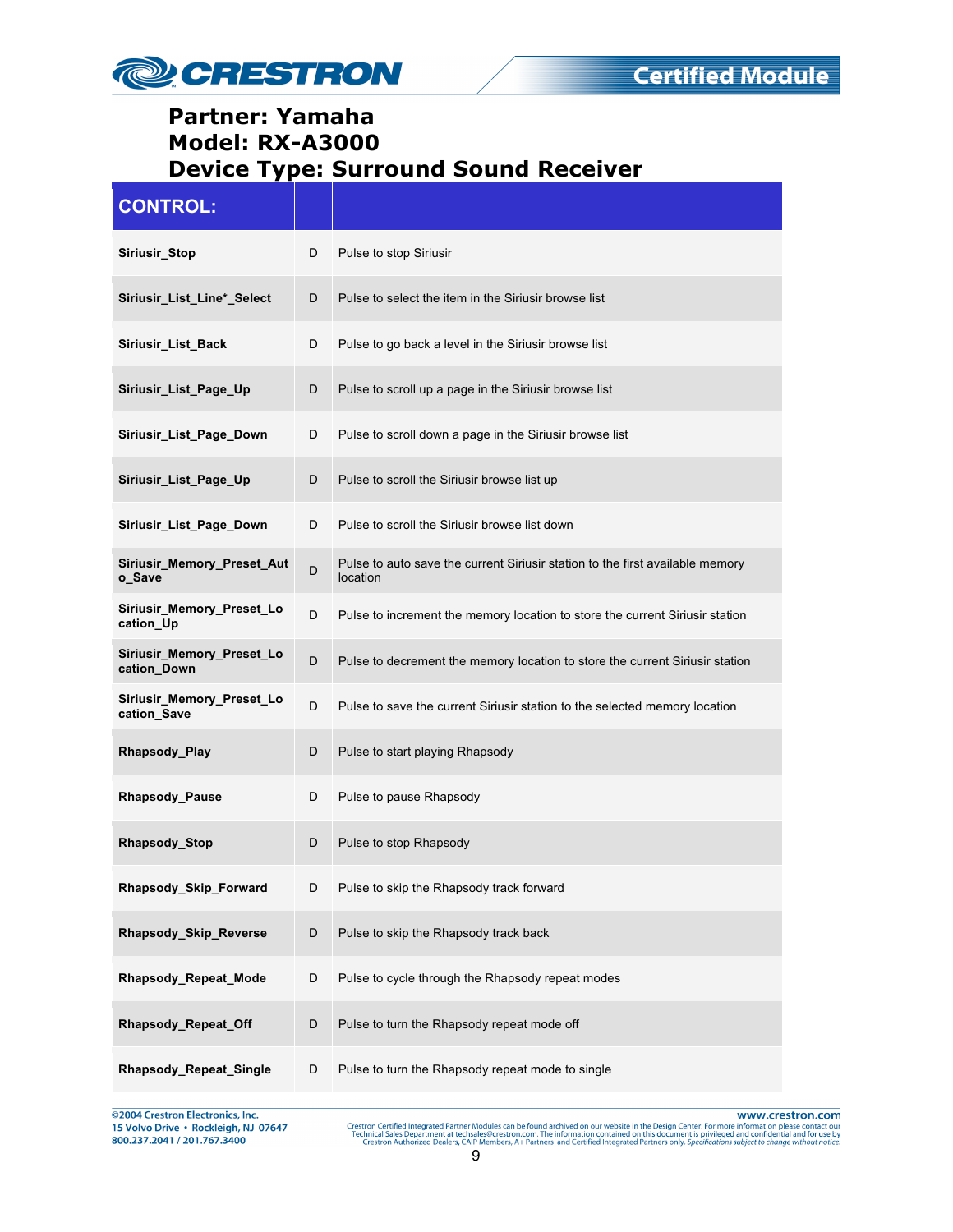

| <b>CONTROL:</b>                          |             |                                                                                           |
|------------------------------------------|-------------|-------------------------------------------------------------------------------------------|
| Rhapsody_Repeat_All                      | D           | Pulse to turn the Rhapsody repeat mode to all                                             |
| Rhapsody_Shuffle_Mode                    | D           | Pulse to cycle through the Rhapsody shuffle modes                                         |
| Rhapsody_Shuffle_Off                     | D           | Pulse to turn the Rhapsody shuffle mode off                                               |
| Rhapsody_Shuffle_On                      | D           | Pulse to turn the Rhapsody shuffle mode on                                                |
| Rhapsody_List_Line*_Select               | D           | Pulse to select the item in the Rhapsody browse list                                      |
| Rhapsody_List_Back                       | D           | Pulse to go back a level in the Rhapsody browse list                                      |
| Rhapsody_List_Page_Up                    | D           | Pulse to scroll up a page in the Rhapsody browse list                                     |
| Rhapsody List Page Down                  | D           | Pulse to scroll down a page in the Rhapsody browse list                                   |
| Rhapsody_List_Page_Up                    | D           | Pulse to scroll the Rhapsody browse list up                                               |
| Rhapsody_List_Page_Down                  | D           | Pulse to scroll the Rhapsody browse list down                                             |
| Rhapsody_Memory_Preset_<br>Auto_Save     | D           | Pulse to auto save the current Rhapsody station to the first available memory<br>location |
| Rhapsody_Memory_Preset_<br>Location_Up   | D           | Pulse to increment the memory location to store the current Rhapsody station              |
| Rhapsody_Memory_Preset_<br>Location_Down | D           | Pulse to increment the memory location to store the current Rhapsody station              |
| Rhapsody_Memory_Preset_<br>Location_Save | $\mathsf D$ | Pulse to save the current Rhapsody station to the selected memory location                |
| PC_Play                                  | D           | Pulse to start playing PC                                                                 |
| PC_Pause                                 | D           | Pulse to pause PC                                                                         |
| PC_Stop                                  | D           | Pulse to stop PC                                                                          |
| PC_Skip_Forward                          | D           | Pulse to skip the PC track forward                                                        |
| PC_Skip_Reverse                          | D           | Pulse to skip the PC track back                                                           |

@2004 Crestron Electronics, Inc. 15 Volvo Drive · Rockleigh, NJ 07647 800.237.2041 / 201.767.3400

www.crestron.com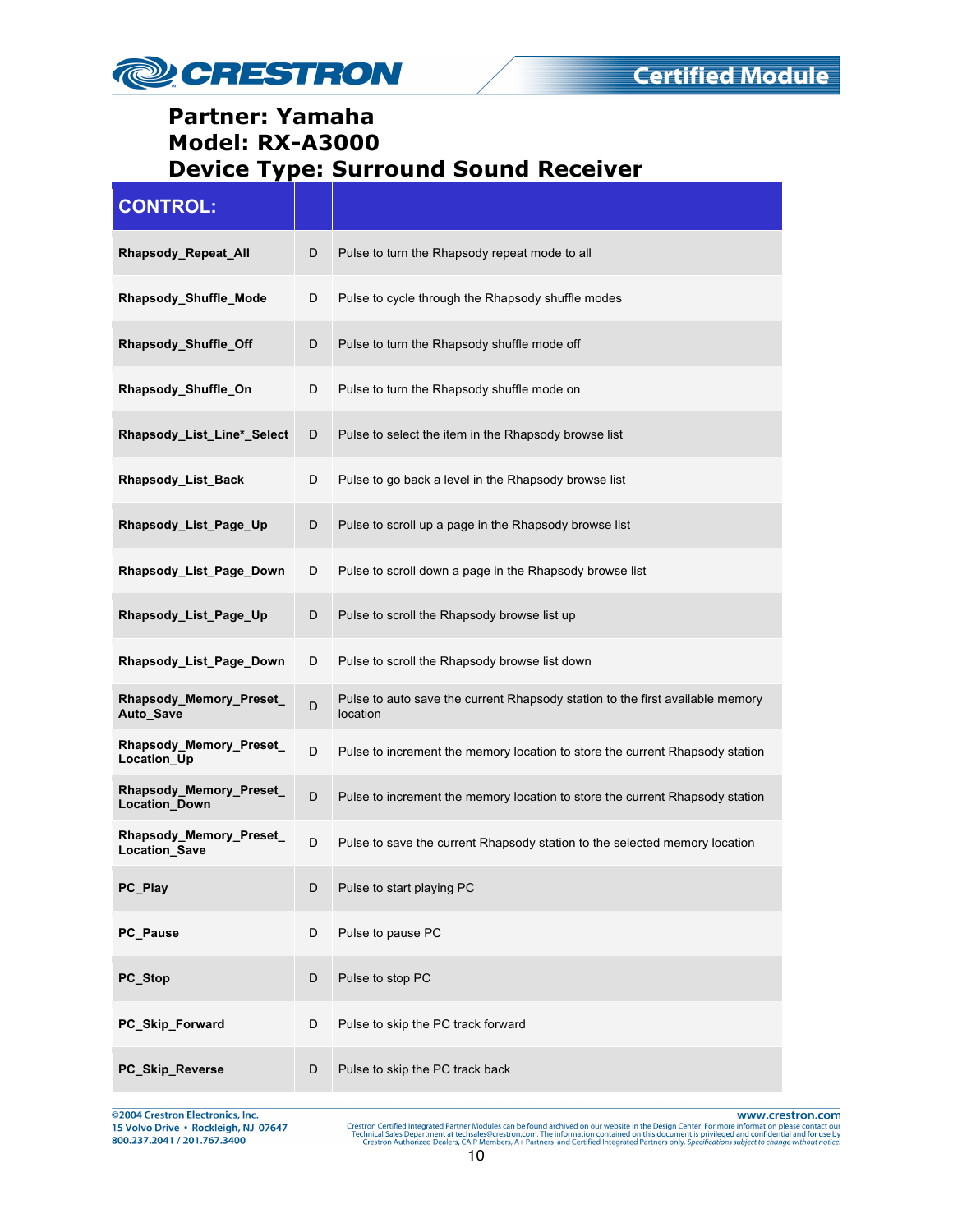

| <b>CONTROL:</b>                    |   |                                                                                  |
|------------------------------------|---|----------------------------------------------------------------------------------|
| PC_Repeat_Mode                     | D | Pulse to cycle through the PC repeat modes                                       |
| PC_Repeat_Off                      | D | Pulse to turn the PC repeat mode off                                             |
| PC_Repeat_Single                   | D | Pulse to turn the PC repeat mode to single                                       |
| PC_Repeat_All                      | D | Pulse to turn the PC repeat mode to all                                          |
| PC_Shuffle_Mode                    | D | Pulse to cycle through the PC shuffle modes                                      |
| PC_Shuffle_Off                     | D | Pulse to turn the PC shuffle mode off                                            |
| PC_Shuffle_On                      | D | Pulse to turn the PC shuffle mode on                                             |
| PC_List_Line*_Select               | D | Pulse to select the item in the PC browse list                                   |
| PC_List_Back                       | D | Pulse to go back a level in the PC browse list                                   |
| PC_List_Page_Up                    | D | Pulse to scroll up a page in the PC browse list                                  |
| PC_List_Page_Down                  | D | Pulse to scroll down a page in the PC browse list                                |
| PC_List_Page_Up                    | D | Pulse to scroll the PC browse list up                                            |
| PC_List_Page_Down                  | D | Pulse to scroll the PC browse list down                                          |
| PC_Memory_Preset_Auto_S<br>ave     | D | Pulse to auto save the current PC station to the first available memory location |
| PC_Memory_Preset_Locatio<br>n_Up   | D | Pulse to increment the memory location to store the current PC station           |
| PC_Memory_Preset_Locatio<br>n_Down | D | Pulse to decrement the memory location to store the current PC station           |
| PC_Memory_Preset_Locatio<br>n_Save | D | Pulse to save the current PC station to the selected memory location             |
| <b>NET RADIO_Play</b>              | D | Pulse to start playing NET RADIO                                                 |
| <b>NET RADIO_Stop</b>              | D | Pulse to stop NET RADIO                                                          |

©2004 Crestron Electronics, Inc.<br>15 Volvo Drive • Rockleigh, NJ 07647<br>800.237.2041 / 201.767.3400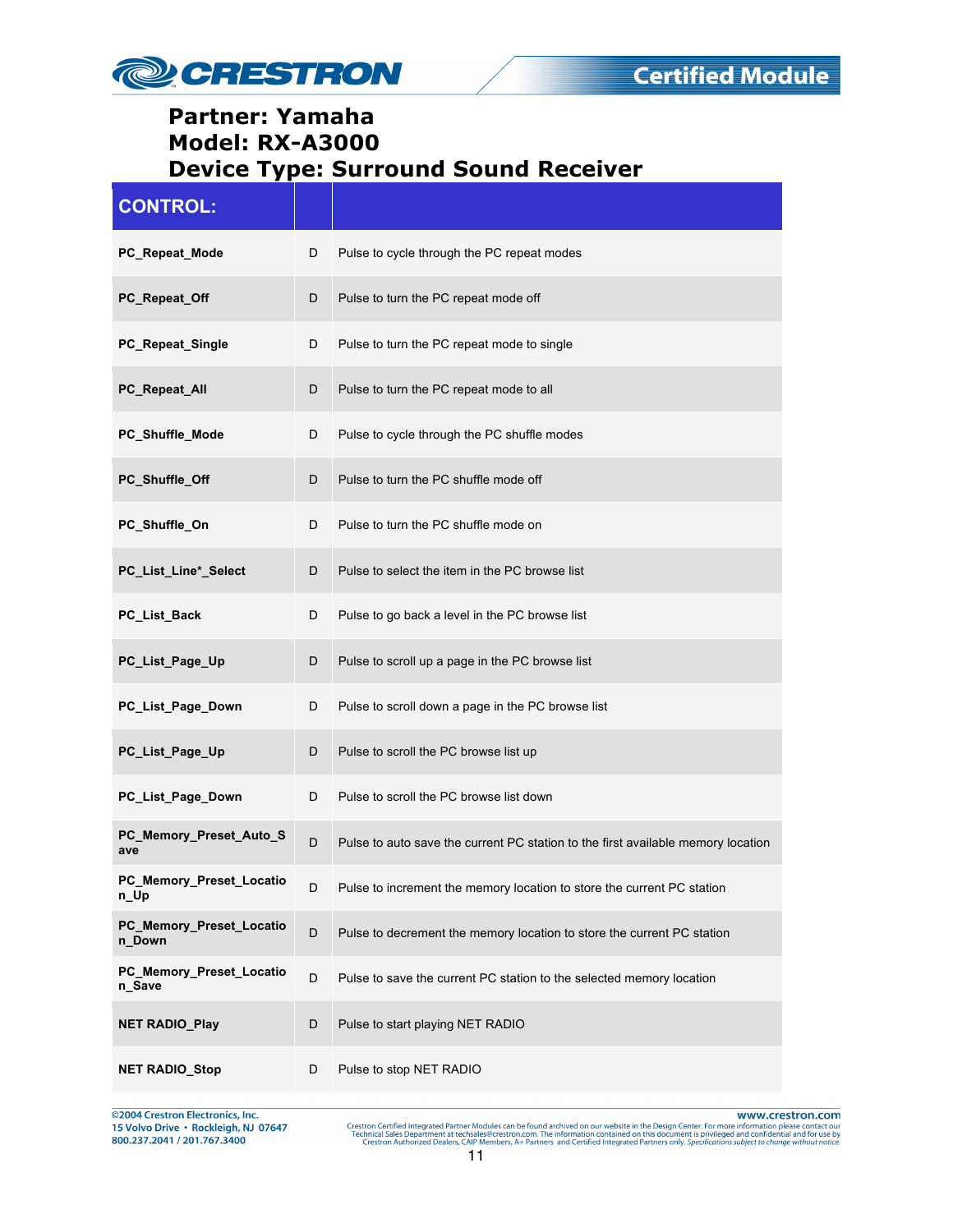

| <b>CONTROL:</b>                                     |   |                                                                                            |
|-----------------------------------------------------|---|--------------------------------------------------------------------------------------------|
| <b>NET RADIO_Skip_Forward</b>                       | D | Pulse to skip the NET RADIO track forward                                                  |
| <b>NET RADIO Skip Reverse</b>                       | D | Pulse to skip the NET RADIO track back                                                     |
| <b>NET</b><br>RADIO_List_Line*_Select               | D | Pulse to select the item in the NET RADIO browse list                                      |
| <b>NET RADIO List Back</b>                          | D | Pulse to go back a level in the NET RADIO browse list                                      |
| NET RADIO_List_Page_Up                              | D | Pulse to scroll up a page in the NET RADIO browse list                                     |
| <b>NET</b><br>RADIO List Page Down                  | D | Pulse to scroll down a page in the NET RADIO browse list                                   |
| NET RADIO_List_Page_Up                              | D | Pulse to scroll the NET RADIO browse list up                                               |
| <b>NET</b><br>RADIO_List_Page_Down                  | D | Pulse to scroll the NET RADIO browse list down                                             |
| <b>NET</b><br>RADIO_Memory_Preset_Aut<br>o Save     | D | Pulse to auto save the current NET RADIO station to the first available memory<br>location |
| NET<br>RADIO_Memory_Preset_Loc<br>ation_Up          | D | Pulse to increment the memory location to store the current NET RADIO station              |
| <b>NET</b><br>RADIO_Memory_Preset_Loc<br>ation_Down | D | Pulse to decrement the memory location to store the current NET RADIO<br>station           |
| <b>NET</b><br>RADIO_Memory_Preset_Loc<br>ation_Save | D | Pulse to save the current Net Radio station to the selected memory location                |
| USB_Play                                            | D | Pulse to start playing USB                                                                 |
| <b>USB Pause</b>                                    | D | Pulse to pause USB                                                                         |
| USB_Stop                                            | D | Pulse to stop USB                                                                          |
| <b>USB_Skip_Forward</b>                             | D | Pulse to skip the USB track forward                                                        |
| <b>USB_Skip_Reverse</b>                             | D | Pulse to skip the USB track back                                                           |
| <b>USB_Repeat_Mode</b>                              | D | Pulse to cycle through the USB repeat modes                                                |

@2004 Crestron Electronics, Inc.<br>15 Volvo Drive • Rockleigh, NJ 07647<br>800.237.2041 / 201.767.3400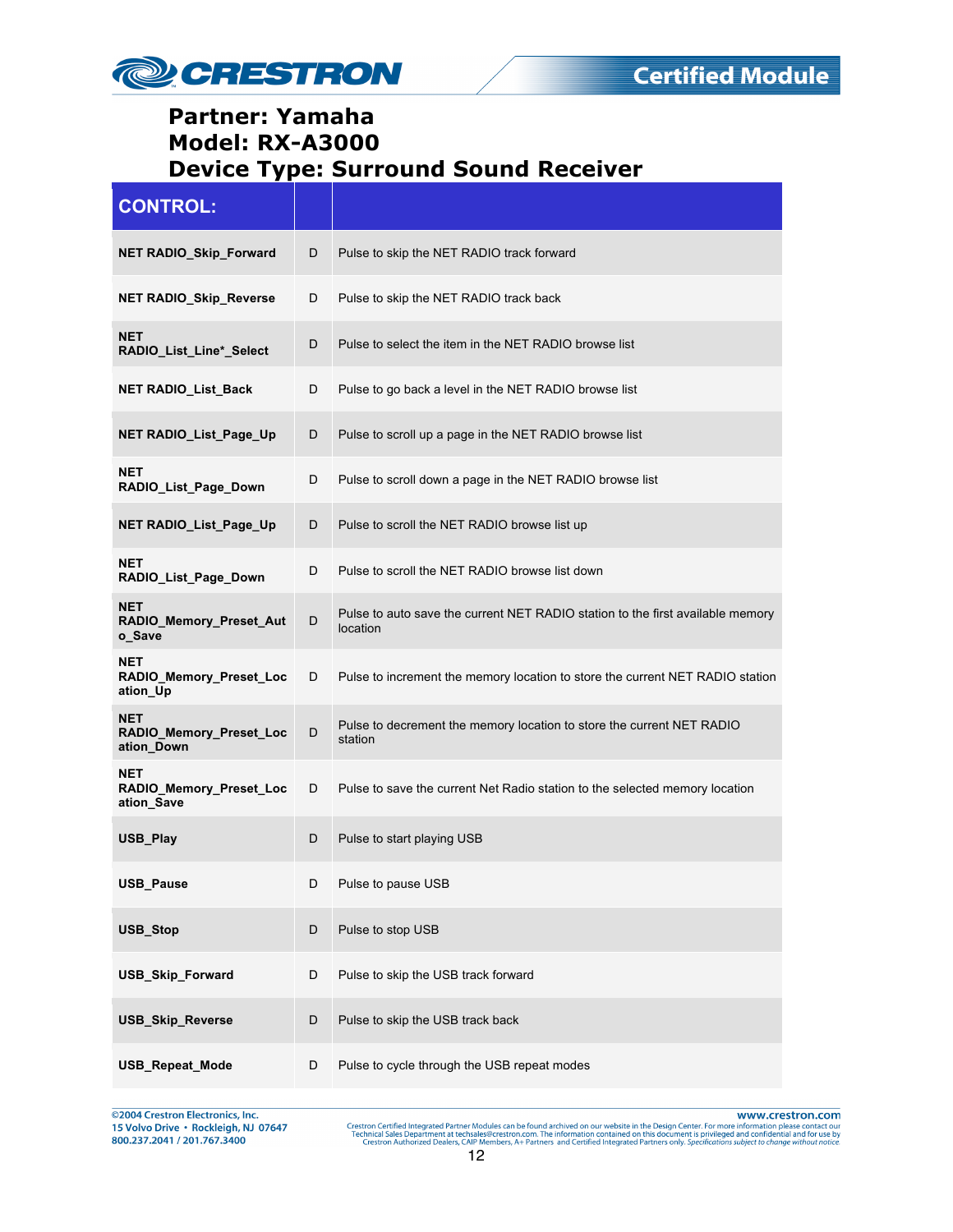

| <b>CONTROL:</b>                     |   |                                                                                      |
|-------------------------------------|---|--------------------------------------------------------------------------------------|
| USB_Repeat_*                        | D | Pulse to turn the USB repeat mode *                                                  |
| USB_Shuffle_Mode                    | D | Pulse to cycle through the USB shuffle modes                                         |
| USB_Shuffle_*                       | D | Pulse to turn the USB shuffle mode *                                                 |
| USB_List_Line*_Select               | D | Pulse to select the item in the USB browse list                                      |
| <b>USB List Back</b>                | D | Pulse to go back a level in the USB browse list                                      |
| USB_List_Page_Up                    | D | Pulse to scroll up a page in the USB browse list                                     |
| USB_List_Page_Down                  | D | Pulse to scroll down a page in the USB browse list                                   |
| USB_Memory_Preset_Auto_<br>Save     | D | Pulse to auto save the current USB station to the first available memory<br>location |
| USB_Memory_Preset_Locati<br>on_Up   | D | Pulse to increment the memory location to store the current USB station              |
| USB_Memory_Preset_Locati<br>on Down | D | Pulse to decrement the memory location to store the current USB station              |
| USB_Memory_Preset_Locati<br>on_Save | D | Pulse to save the current USB station to the selected memory location                |
| <b>Bluetooth_Start_Pairing</b>      | D | Pulse to start the pairing process for the Bluetooth interface                       |
| <b>Bluetooth_Cancel_Pairing</b>     | D | Pulse to cancel the pairing process for the Bluetooth interface                      |
| <b>Bluetooth Connect</b>            | D | Pulse to connect the Bluetooth interface to the paired device                        |
| Bluetooth_Disconnect                | D | Pulse to disconnect the Bluetooth interface to the paired device                     |
| <b>Bluetooth_Play</b>               | D | Pulse to play the Bluetooth device                                                   |
| <b>Bluetooth_Pause</b>              | D | Pulse to pause the Bluetooth device                                                  |
| <b>Bluetooth_Stop</b>               | D | Pulse to stop the Bluetooth device                                                   |
| Bluetooth_Skip_Forward              | D | Pulse to skip the current Bluetooth device track forward                             |

©2004 Crestron Electronics, Inc.<br>15 Volvo Drive • Rockleigh, NJ 07647<br>800.237.2041 / 201.767.3400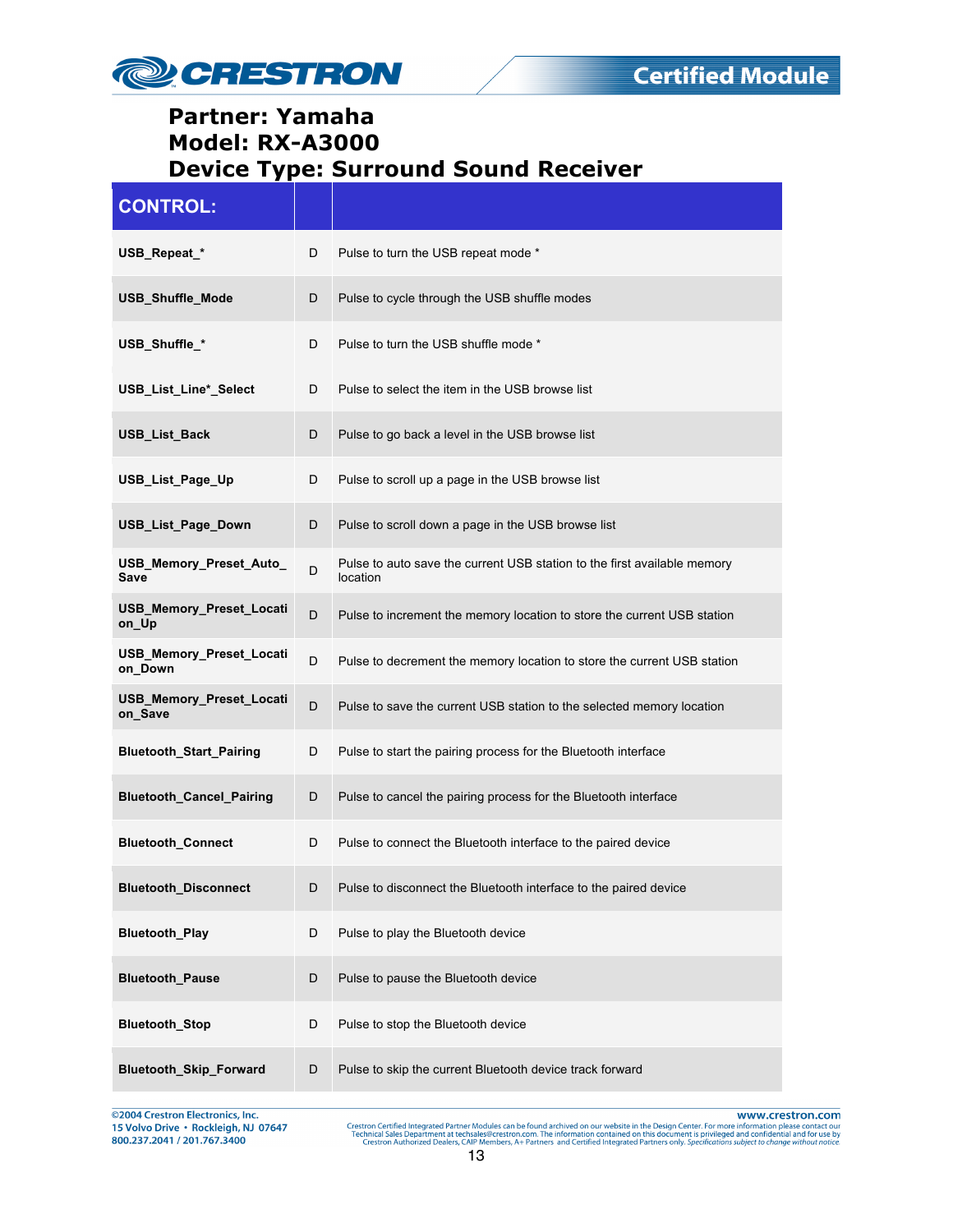

| <b>CONTROL:</b>                 |   |                                                               |
|---------------------------------|---|---------------------------------------------------------------|
| <b>Bluetooth_Skip_Reverse</b>   | D | Pulse to skip the current Bluetooth device track back         |
| iPod_Play                       | D | Pulse to start playing iPod                                   |
| iPod_Pause                      | D | Pulse to pause iPod                                           |
| iPod_Stop                       | D | Pulse to stop iPod                                            |
| iPod_Skip_Forward               | D | Pulse to skip the iPod track forward                          |
| iPod_Skip_Reverse               | D | Pulse to skip the iPod track back                             |
| iPod Repeat Mode                | D | Pulse to cycle through the iPod repeat modes                  |
| iPod_Repeat_*                   | D | Pulse to turn the iPod repeat mode *                          |
| iPod_Shuffle_Mode               | D | Pulse to cycle through the iPod shuffle modes                 |
| iPod_Shuffle_*                  | D | Pulse to turn the iPod shuffle mode *                         |
| iPod_List_Line*_Select          | D | Pulse to select the item in the iPod browse list              |
| iPod_List_Back                  | D | Pulse to go back a level in the iPod browse list              |
| iPod_List_Page_Up               | D | Pulse to scroll up a page in the iPod browse list             |
| iPod_List_Page_Down             | D | Pulse to scroll down a page in the iPod browse list           |
| iPod_Mode_Normal                | D | Pulse to put the iPod Dock in Normal Mode                     |
| iPod_Mode_Extended              | D | Pulse to put the iPod Dock into Extended mode                 |
| Sirius_Search_Mode_All          | D | Pulse to set the search mode for the Sirius tuner to all      |
| Sirius_Search_Mode_Categ<br>ory | D | Pulse to set the search mode for the Sirius tuner to category |
| Sirius_Search_Mode_Preset       | D | Pulse to set the search mode for the Sirius tuner to preset   |

©2004 Crestron Electronics, Inc.<br>15 Volvo Drive • Rockleigh, NJ 07647<br>800.237.2041 / 201.767.3400

www.crestron.com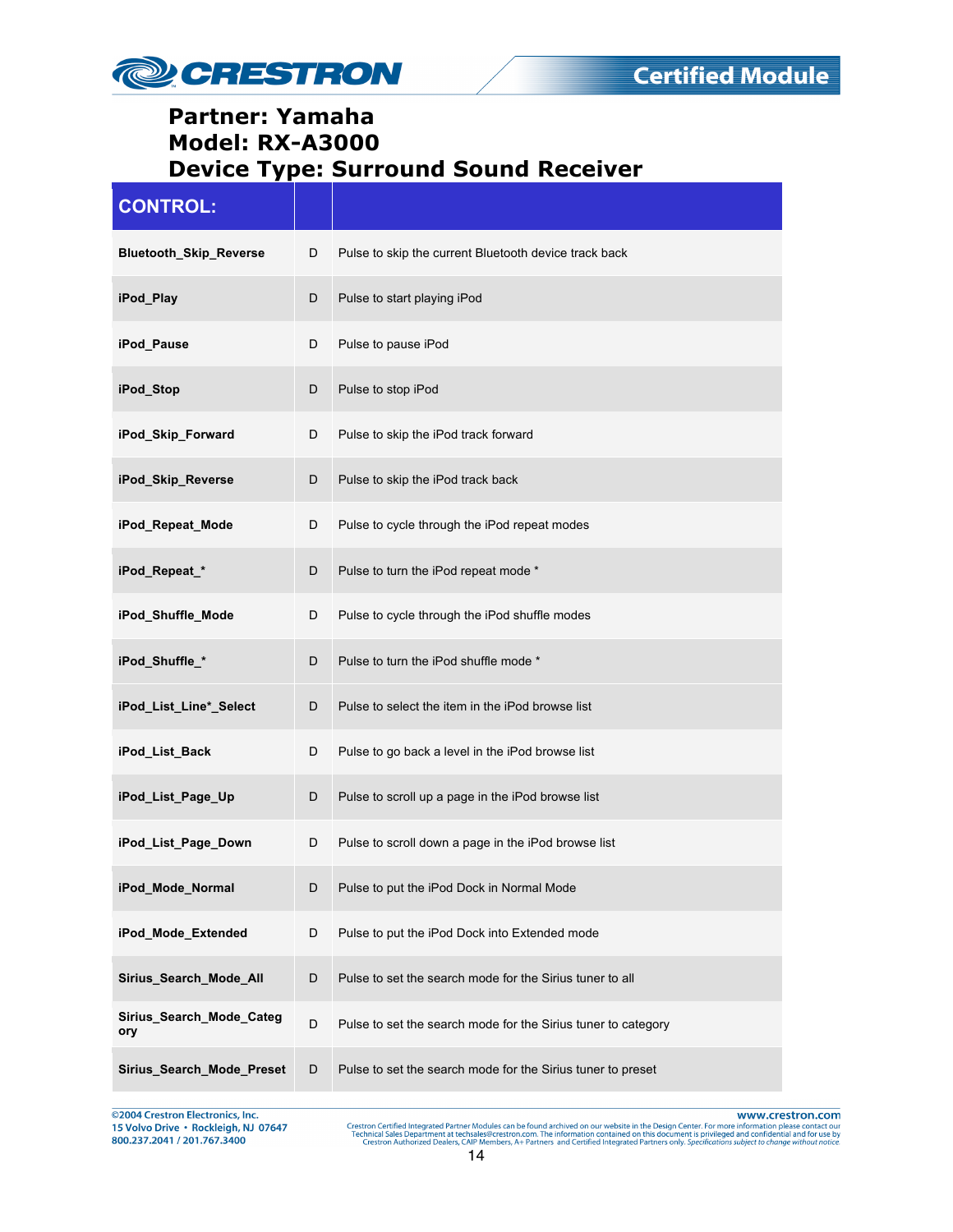

| <b>CONTROL:</b>                        |   |                                                                                      |
|----------------------------------------|---|--------------------------------------------------------------------------------------|
| Sirius_Category_Up                     | D | Pulse to move to the next station by the category                                    |
| Sirius_Category_Down                   | D | Pulse to move to the previous station by the category                                |
| Sirius_Preset_Up                       | D | Pulse to move the Sirius tuner to the next preset                                    |
| Sirius_Preset_Down                     | D | Pulse to move the Sirius tuner to the previous preset                                |
| Sirius_Preset_Mode_Recall              | D | Pulse to set the Sirius tuner to recall mode                                         |
| Sirius_Preset_Mode_Save                | D | Pulse to set the Sirius tuner to Save mode                                           |
| Sirius_Preset_*                        | D | Pulse to recall or save the current preset                                           |
| Sirius_Channel_Up                      | D | Pulse to channel up the Sirius tuner                                                 |
| Sirius_Channel_Down                    | D | Pulse to channel down the Sirius tuner                                               |
| Sirius_Keypad_*                        | D | Pulse to enter the digit to direct tune the Sirius tuner                             |
| Sirius_Memory_Preset_Auto<br>_Save     | D | Pulse to auto save the current USB station to the first available memory<br>location |
| Sirius_Memory_Preset_Loca<br>tion_Up   | D | Pulse to increment the memory location to store the current USB station              |
| Sirius_Memory_Preset_Loca<br>tion Down | D | Pulse to decrement the memory location to store the current USB station              |
| Sirius Memory Preset Loca<br>tion_Save | D | Pulse to save the current Sirius Tuner station to the selected memory location       |
| IR_Up                                  | D | Pulse to send the IR up command                                                      |
| <b>IR Down</b>                         | D | Pulse to send the IR down command                                                    |
| IR Left                                | D | Pulse to send the IR left command                                                    |
| IR_Right                               | D | Pulse to send the IR right command                                                   |
| IR Enter                               | D | Pulse to send the IR enter command                                                   |

©2004 Crestron Electronics, Inc.<br>15 Volvo Drive • Rockleigh, NJ 07647<br>800.237.2041 / 201.767.3400

www.crestron.com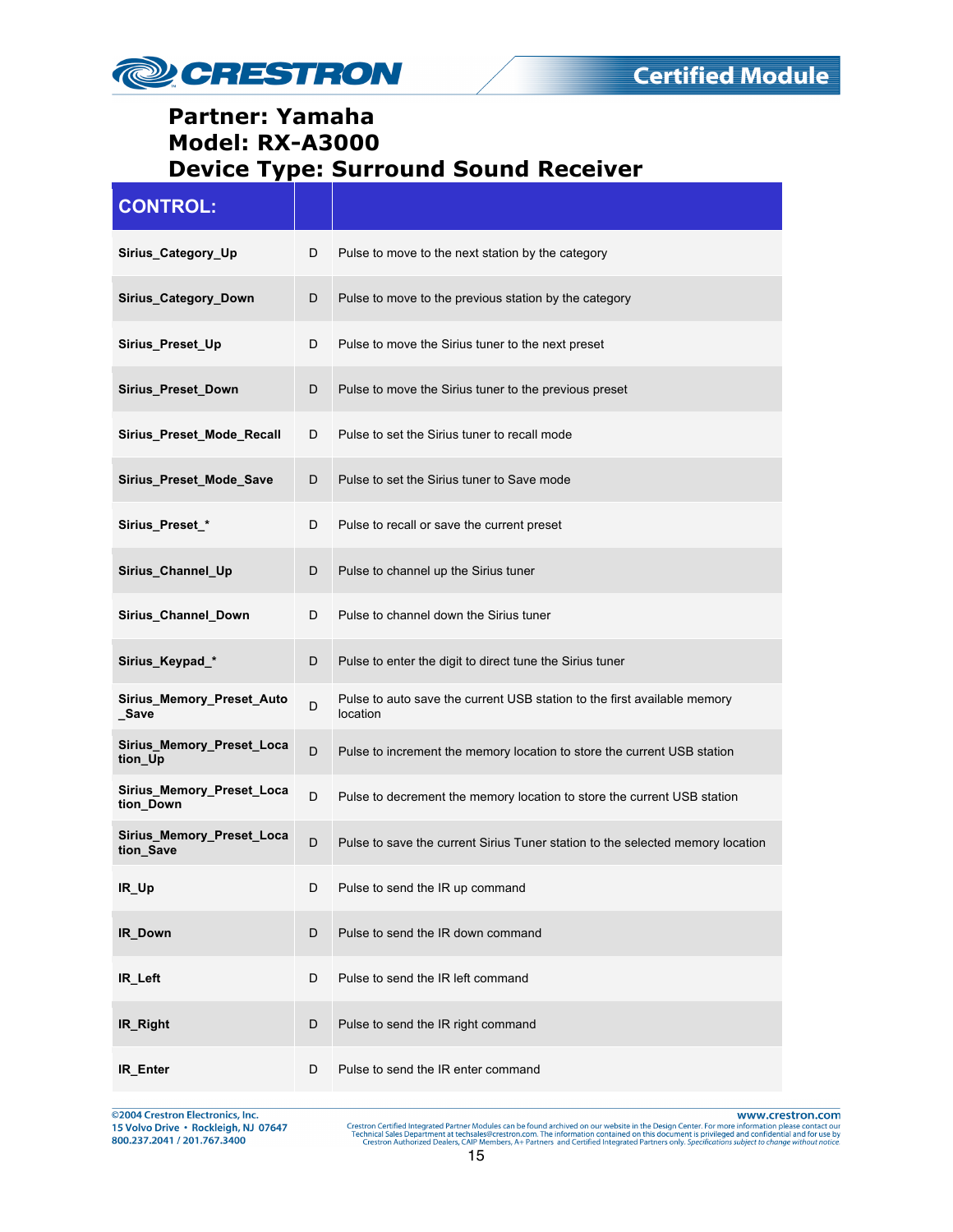

| <b>CONTROL:</b>   |   |                                        |
|-------------------|---|----------------------------------------|
| IR On Screen      | D | Pulse to send the IR on screen command |
| IR_Option         | D | Pulse to send the IR option command    |
| <b>IR Return</b>  | D | Pulse to send the IR return command    |
| <b>IR Display</b> | D | Pulse to send the IR display command   |

| <b>FEEDBACK:</b>                        |   |                                                            |
|-----------------------------------------|---|------------------------------------------------------------|
| Connect_FB                              | D | High to indicate the module is connected.                  |
| Receiver is Initializing                | D | High to indicate that the receiver is initializing         |
| System Power Is On                      | D | High to indicate that the receiver system power is on      |
| System_Power_Is_Standby                 | D | High to indicate that the receiver system power is standby |
| System Party Mode Is On                 | D | High to indicate that the receiver party mode is on        |
| System Party Mode Is Off                | D | High to indicate that the receiver party mode is off       |
| Main_HDMI_Output_Configu<br>ration Text | S | Displays the current HDMI output configuration             |
| Main HDMI Processor Stat<br>e Text      | S | Displays the HDMI processors current state                 |
| Main HDMI Aspect Text                   | S | Displays the HDMI outputs aspect ratio                     |
| Main_HDMI_Resolution_Text               | S | Displays the HDMI outputs resolution                       |
| Main_Zone_Name_Text                     | S | Displays the name stored in the receiver for the main zone |
| Main Power Is On                        | D | High to indicate the main zone power is on                 |
| Main Power Is Standby                   | D | High to indicate the main zone power is standby            |

©2004 Crestron Electronics, Inc.<br>15 Volvo Drive • Rockleigh, NJ 07647 800.237.2041 / 201.767.3400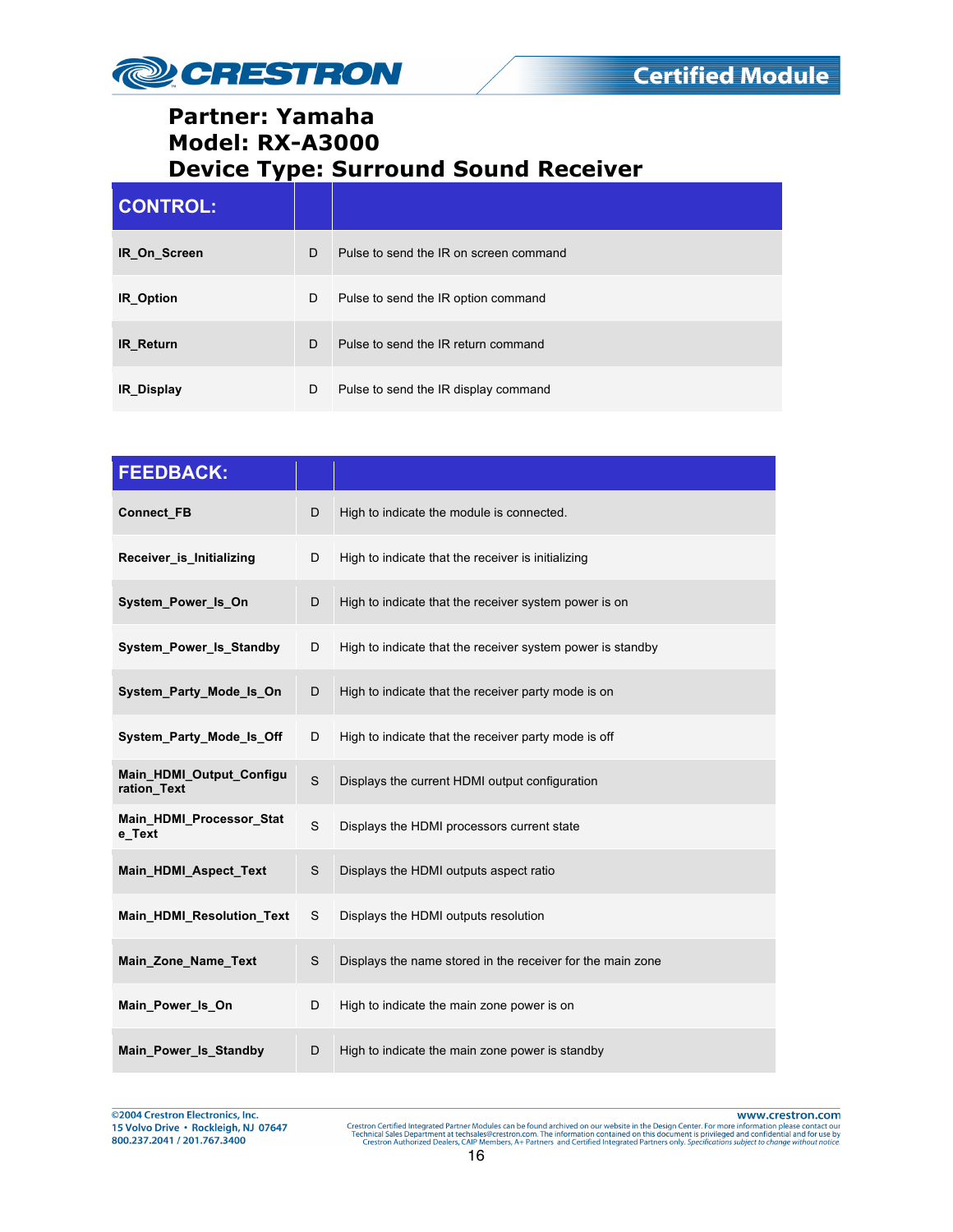

## **FEEDBACK:**

| Main_Sleep_ls_Off                         | D           | High to indicate the main zone sleep timer is off                 |
|-------------------------------------------|-------------|-------------------------------------------------------------------|
| Main<br>Sleep_Is_120_Minutes              | D           | High to indicate the main zone sleep timer is 120 min             |
| Main_Sleep_ls_90_Minutes                  | D           | High to indicate the main zone sleep timer is 90 min              |
| Main Sleep Is 60 Minutes                  | D           | igh to indicate the main zone sleep timer is 60 min               |
| Main_Sleep_Is_30_Minutes                  | D           | High to indicate the main zone sleep timer is 30 min              |
| Main_Sleep_Timer_Text                     | S           | Indicates the Main zone sleep timer time                          |
| Main_Volume_Level_Text                    | S           | Indicates the Main zone volume level                              |
| Main_Initial_Volume_Mode_i<br>s_On        | D           | High to indicate the main zone initial volume mode is on          |
| Main_Initial_Volume_Mode_i<br>s Off       | D           | High to indicate the main zone initial volume mode is off         |
| Main_Mute_Is_On                           | D           | High to indicate the main zone is muted                           |
| Main_Input_Is *                           | D           | High to indicate the main zone is on *                            |
| Main_Scene_*_Name_Text                    | S           | Displays The Name For Main Zone Scene *                           |
| Main_Input_Audio_Type_Te<br>xt            | S           | Displays the type of audio used for the main zone's current input |
| Main Decoder Mode Text                    | S           | Displays the decoder mode for the surround processor              |
| Main_Pure_Direct_Mode_Sta<br>tus_Text     | S           | Displays the pure direct mode state                               |
| Main_Adaptive_Dynamic_Ra<br>nge_Mode_Text | $\mathbf S$ | Displays the adaptive dynamic range mode state                    |
| Main_Lip_Sync_Mode_Statu<br>s_Text        | $\mathbf S$ | Displays the lip sync mode state                                  |
| Main_Straight_Mode_Status<br>$\_Text$     | S           | Displays the straight mode state                                  |
| Main_Sound_Program_Mode<br>$\_Text$       | $\mathbf S$ | Displays the sound program mode                                   |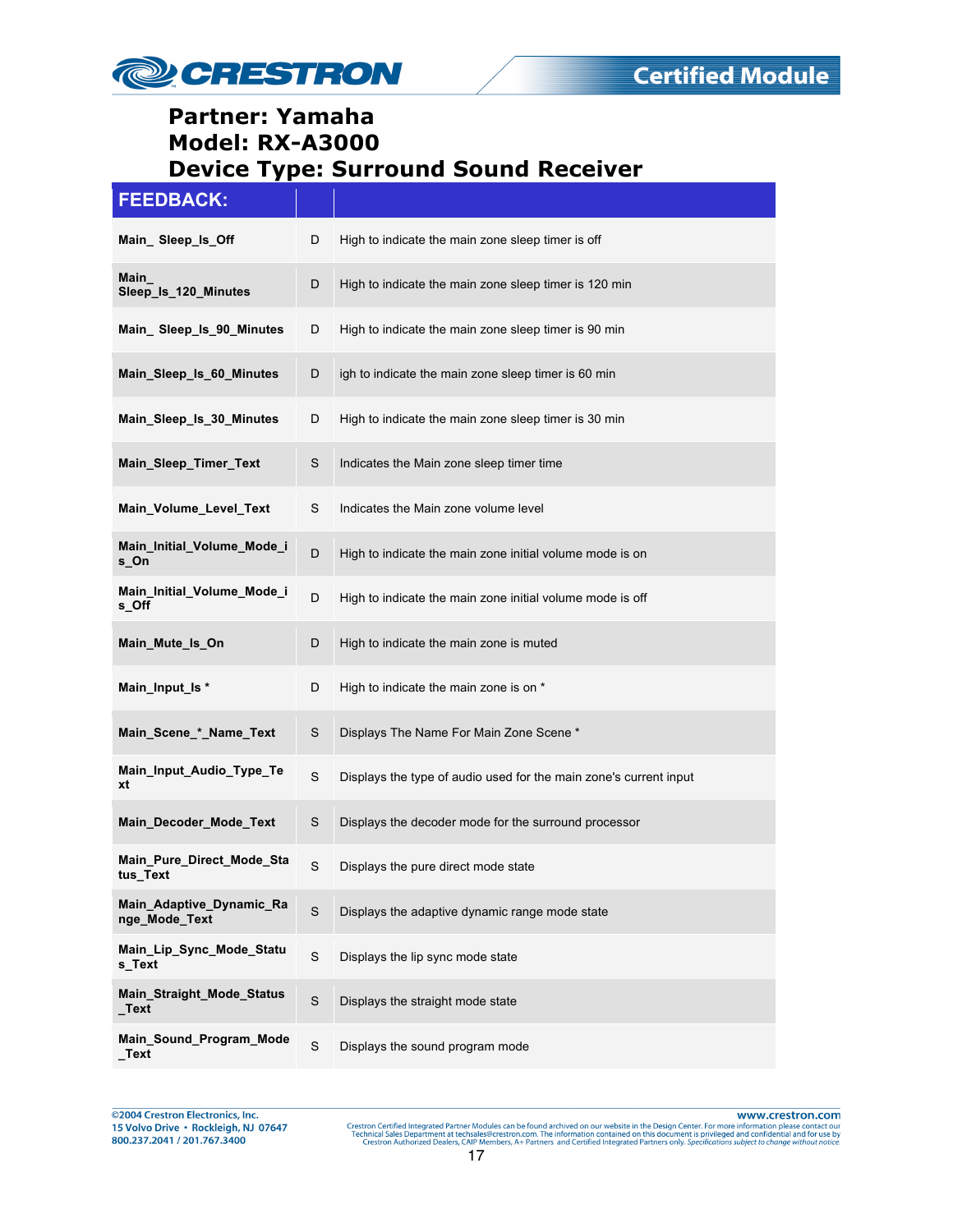

| <b>FEEDBACK:</b>                       |             |                                                          |
|----------------------------------------|-------------|----------------------------------------------------------|
| Main_Adaptive_DSP_Mode_<br><b>Text</b> | S           | Displays the adaptive dsp mode                           |
| Main_3D_Cinema_Mode_Tex<br>t           | S           | Displays the 3d cinema mode                              |
| Main_EX_Decoder_Mode_Te<br>xt          | $\mathbf S$ | Displays the ex decode mode                              |
| Main_2Channel_Decoder_M<br>ode_Text    | $\mathbf S$ | Displays the 2 Channel decode mode                       |
| Main_Enhancer_Mode_Text                | S           | Displays the Enhancer mode                               |
| Zone*_Name_Text                        | S           | Displays the name stored in the receiver for zone *      |
| Zone*_Power_Is_On                      | D           | High to indicate the zone * power is on                  |
| Zone*_Power_Is_Standby                 | D           | High to indicate the zone * power is standby             |
| Zone*_Sleep_Timer_Text                 | D           | Indicates the Zone * sleep timer time                    |
| ZoneΩ_Sleep_is_Off                     | D           | High to indicate the zone * sleep timer is off           |
| Zone*_Sleep_ls_120_Minute<br>s         | D           | High to indicate the zone * sleep timer is 120 min       |
| Zone*_Sleep_ls_90_Minutes              | D           | High to indicate the zone * sleep timer is 90 min        |
| Zone*_Sleep_ls_60_Minutes              | D           | High to indicate the zone * sleep timer is 60 min        |
| Zone* Sleep Is 30 Minutes              | D           | High to indicate the zone * sleep timer is 30 min        |
| Zone*_Volume_Level_Text                | S           | Indicates the zone * volume level                        |
| Zone*_Volume_Is_Variable               | D           | High to indicate that zone * has a fixed volume level    |
| Zone*_Volume_Is_Variable               | D           | High to indicate that zone * has a variable volume level |
| Zone*<br>Initial_Volume_Mode_is_On     | D           | High to indicate zone * initial volume mode is on        |
| Zone*_Initial_Volume_Mode<br>is_Off    | D           | High to indicate zone * initial volume mode is off       |

@2004 Crestron Electronics, Inc. 15 Volvo Drive · Rockleigh, NJ 07647 800.237.2041 / 201.767.3400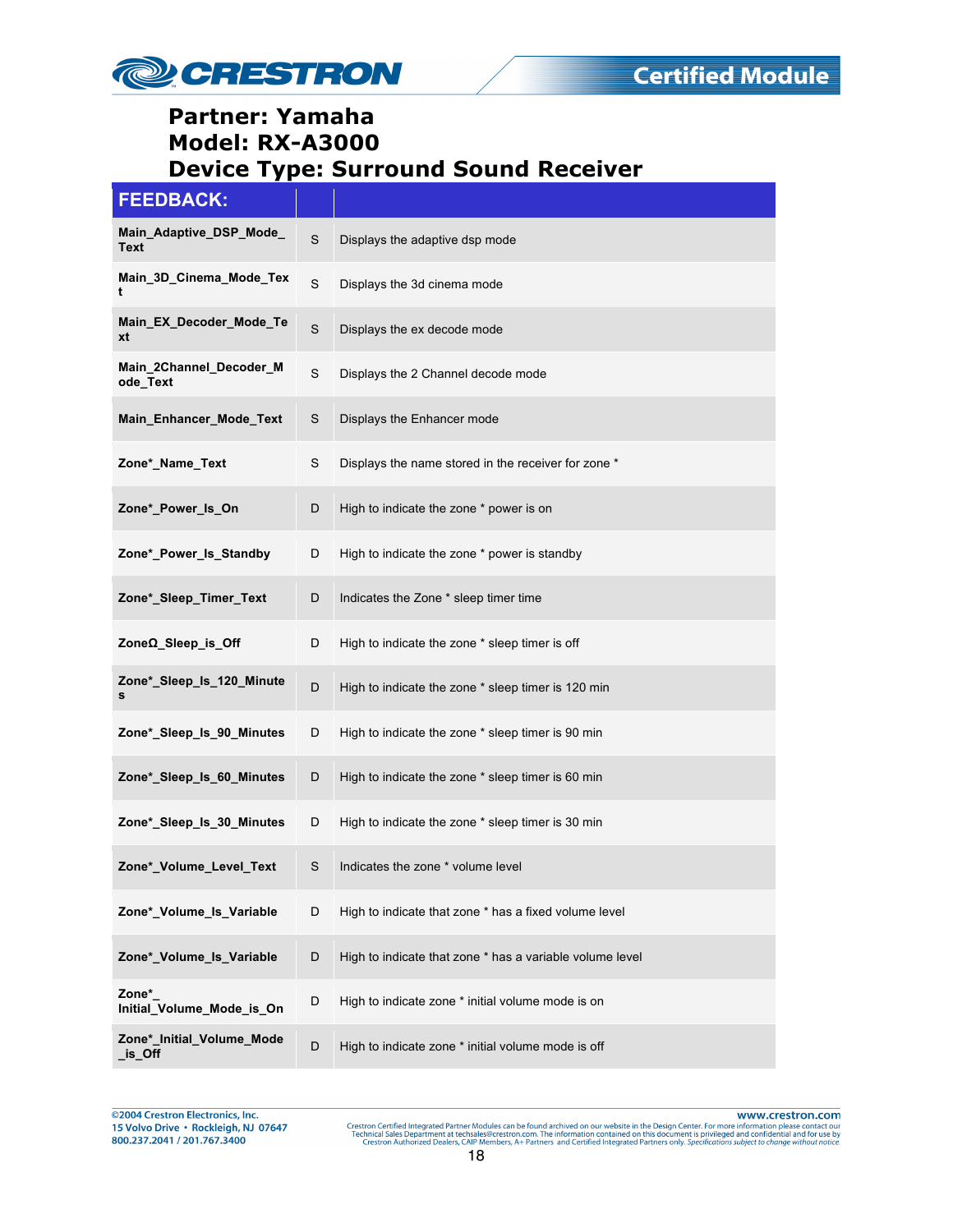

| <b>FEEDBACK:</b>                    |   |                                                                                             |
|-------------------------------------|---|---------------------------------------------------------------------------------------------|
| Zone*_Mute_Is_On                    | D | High to indicate the zone * is muted                                                        |
| Zone*_input_ls *                    | D | High to indicate zone * input is on *                                                       |
| Zone*_Scene_*_Name_Text             | S | Displays The Name For Zone 2 Scene *                                                        |
| Tuner Band Is FM                    | D | High to indicate that the tuner is on the fm band                                           |
| Tuner_Band_Is_AM                    | D | High to indicate that the tuner is on the am band                                           |
| Tuner_Preset_Mode_Is_Rec<br>all     | S | High to indicate that the tuner preset mode is recall                                       |
| Tuner_Preset_Mode_Is_Sav<br>е       | D | High to indicate that the tuner preset mode is save                                         |
| Tuner_Audio_Mode_Is_Mon<br>ο        | D | High to indicate that the tuner audio mode is mono                                          |
| Tuner_Audio_Mode_Is_Stere<br>о      | D | High to indicate that the tuner audio mode is stereo                                        |
| Tuner_Preset_ls_*                   | D | High to indicate that tuner preset * is active                                              |
| Tuner_Mode_Is_Auto                  | D | High to indicate that the tuner mode is auto                                                |
| Tuner_Mode_Is_Manual                | D | High to indicate that the tuner mode is manual                                              |
| Tuner_Station_Is_Tuned              | D | High to indicate that the station is tuned                                                  |
| Tuner_Station_Is_Stereo             | D | High to indicate that the current station is in stereo                                      |
| <b>Tuner Station Is Mono</b>        | D | High to indicate that the current station is in mono                                        |
| Tuner_Station_Is_HD                 | D | High to indicate that the current station is in HD                                          |
| Tuner HD Program * Is Av<br>ailable | D | High when HD program * is available for selection                                           |
| Tuner_HD_Program_*_Is_Av<br>ailable | D | Is High To indicate that the currently tuned station has available HD Programs<br>to select |
| Tuner_Keypad_Value                  | Α | Shows The Value for Tuner Direct Tune Function                                              |

@2004 Crestron Electronics, Inc.<br>15 Volvo Drive • Rockleigh, NJ 07647 800.237.2041 / 201.767.3400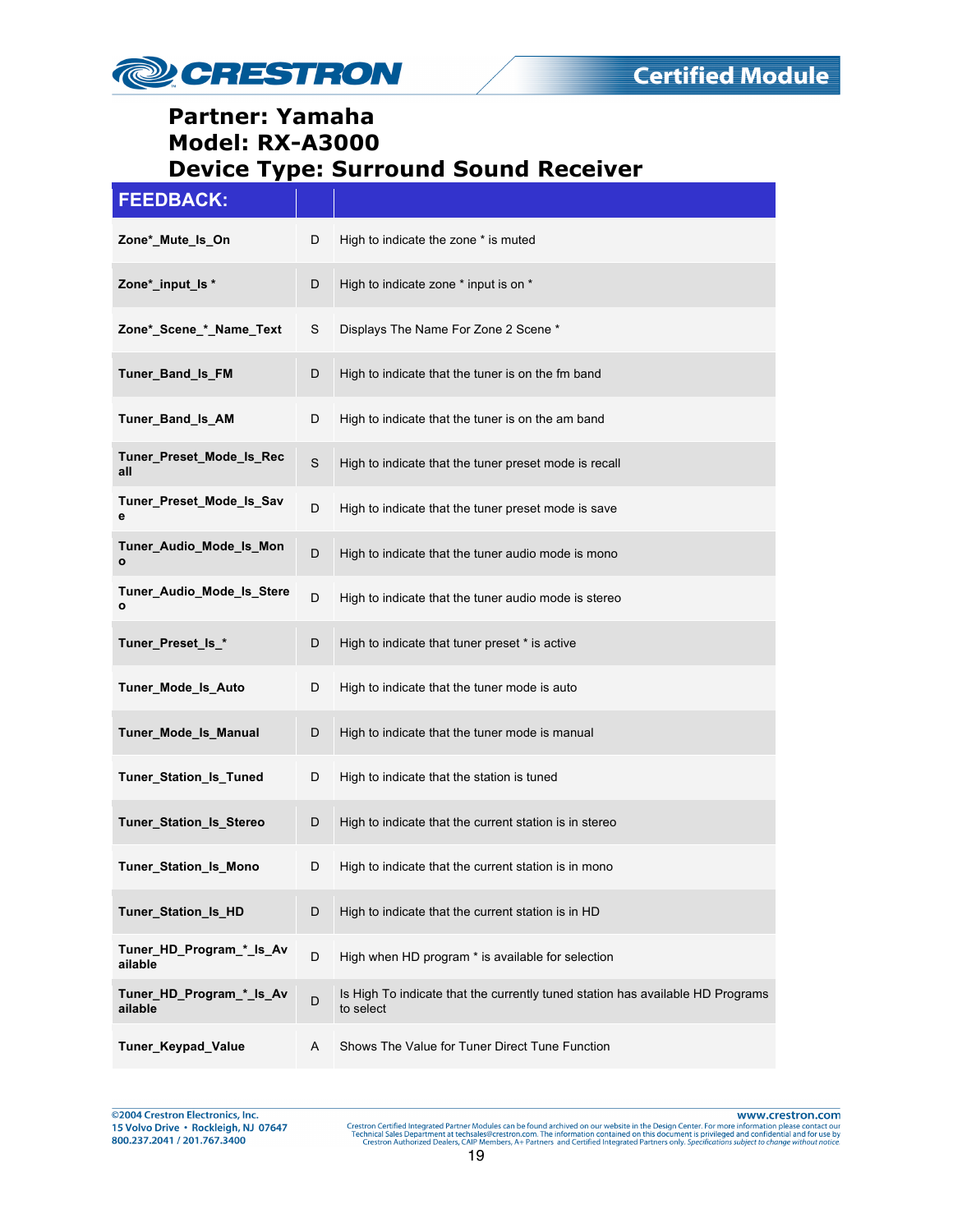

| <b>FEEDBACK:</b>                      |             |                                                                      |
|---------------------------------------|-------------|----------------------------------------------------------------------|
| Tuner_Current_Frequency_T<br>ext      | S           | Shows The Currently Tuned Frequency                                  |
| Tuner_Current_Program_Nu<br>mber_Text | S           | Shows The Currently Tuned Program Number                             |
| Tuner_Current_Program_Ty<br>pe_Text   | S           | Shows The Currently Tuned Program Type                               |
| Tuner_Current_Song_Text               | S           | Shows The Currently Tuned Song                                       |
| Tuner_Current_Artist_Text             | S           | Shows The Currently Tuned Artist                                     |
| Tuner_Current_Album_Text              | S           | Shows The Currently Tuned Album                                      |
| Pandora_Is_Not_Ready                  | D           | High to indicate that there is an error with Pandora                 |
| Pandora_Is_Ready                      | D           | High to indicate that Pandora is ready to be used                    |
| Pandora_Is_Playing                    | D           | High to indicate that Pandora is playing                             |
| Pandora_Is_Paused                     | D           | High to indicate that Pandora is paused                              |
| Pandora_Is_Stopped                    | D           | High to indicate that Pandora is stopped                             |
| Pandora_Current_Song_Tex<br>t         | S           | Displays the current Pandora song name                               |
| Pandora_Current_Album_Te<br>xt        | S           | Displays the current Pandora album name                              |
| Pandora_Current_Station_T<br>ext      | S           | Displays the current Pandora station                                 |
| Pandora_Is_Thumbed_Up                 | D           | High to indicate that the feedback for the current song is thumbs up |
| Pandora_List_Layer_Text               | S           | Displays the current layer of the Pandora browse list                |
| Pandora_List_Name_Text                | $\mathsf S$ | Displays the current layer name of the Pandora browse list           |
| Pandora_List_Line*_Text               | S           | Displays the information of the Pandora browse list line *           |
| Pandora_Line_*_Is_Availabl<br>е       | D           | High to indicate that the current line is selectable.                |

@2004 Crestron Electronics, Inc.<br>15 Volvo Drive • Rockleigh, NJ 07647 800.237.2041 / 201.767.3400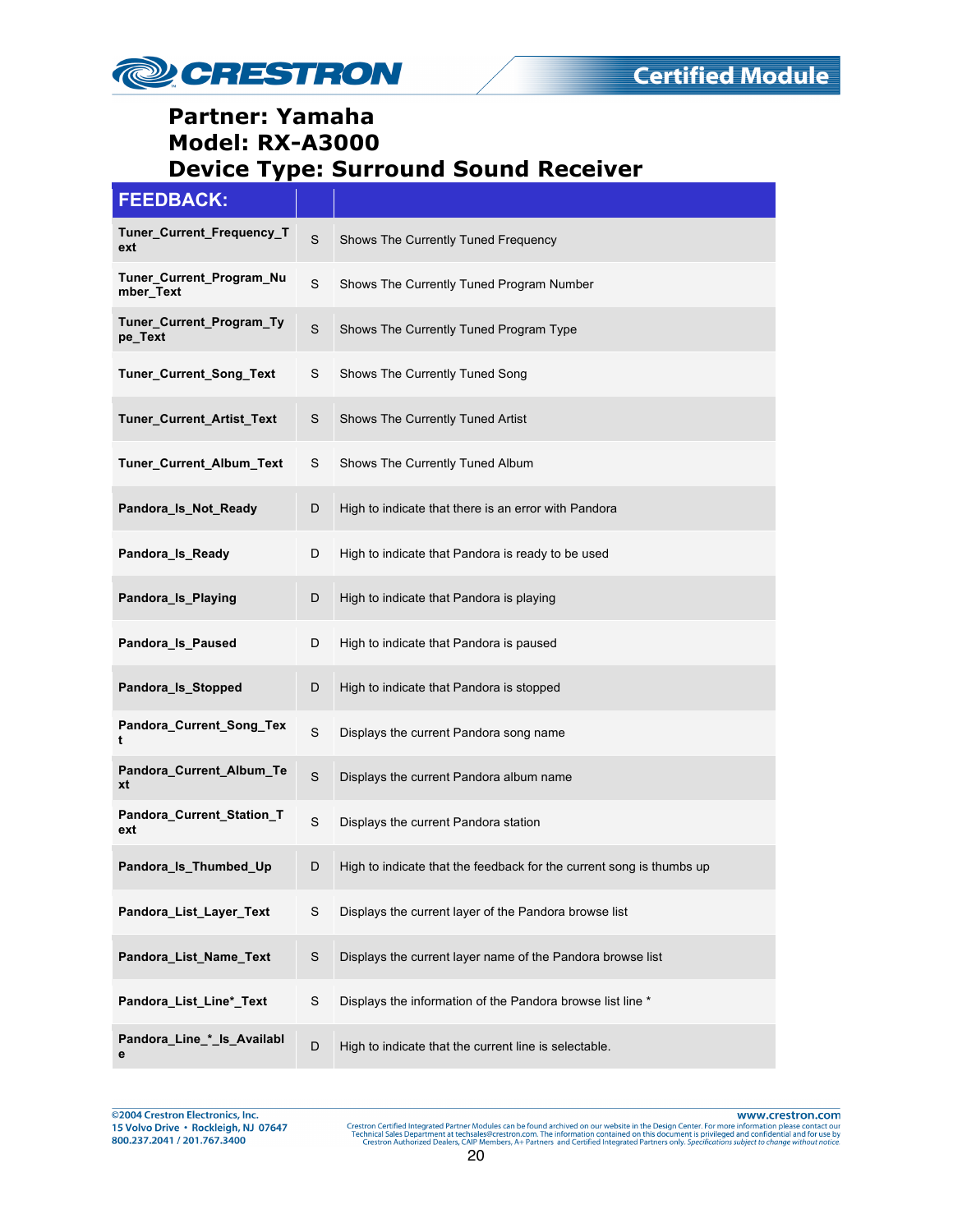

| <b>FEEDBACK:</b>                   |             |                                                                                                          |
|------------------------------------|-------------|----------------------------------------------------------------------------------------------------------|
| Pandora_Memory_Preset_Lo<br>cation | A           | Location to which the current Pandora station will be stored when the Memory<br>save button is triggered |
| Napster_Is_Not_Ready               | D           | High to indicate that there is an error with Napster                                                     |
| Napster_Is_Ready                   | D           | High to indicate that Napster is ready to be used                                                        |
| Napster Is Playing                 | D           | High to indicate that Napster is playing                                                                 |
| Napster_Is_Stopped                 | D           | High to indicate that Napster is stopped                                                                 |
| Napster_Repeat_Mode_Text           | S           | Displays the current repeat mode for Napster                                                             |
| Napster_Shuffle_Mode_Text          | S           | Displays the current shuffle mode for Napster                                                            |
| Napster_Current_Song_Text          | $\mathbf S$ | Displays the current song for Napster                                                                    |
| Napster_Current_Artist_Text        | S           | Displays the current artist for Napster                                                                  |
| Napster_Current_Album_Te<br>xt     | S           | Displays the current album for Napster                                                                   |
| Napster_List_Layer_Text            | S           | Displays the Napster list layer info for the Napster browse list                                         |
| Napster_List_Name_Text             | S           | Displays the Napster list layer name for the Napster browse list                                         |
| Napster_List_Line*_Text            | S           | Displays the information of the Napster browse list line *                                               |
| Napster_Line_*_ls_Available        | D           | High to indicate that the current line is selectable                                                     |
| Napster Memory Preset Lo<br>cation | A           | Location to which the current Napster station will be stored when the Memory<br>save button is triggered |
| Siriusir_Is_Not_Ready              | D           | High to indicate that there is an error with Siriusir                                                    |
| Siriusir_Is_Ready                  | D           | High to indicate that Siriusir is ready to be used                                                       |
| Siriusir_Is_Playing                | D           | High to indicate that Siriusir is playing                                                                |
| Siriusir_Is_Stopped                | D           | High to indicate that Siriusir is stopped                                                                |

@2004 Crestron Electronics, Inc. 15 Volvo Drive · Rockleigh, NJ 07647 800.237.2041 / 201.767.3400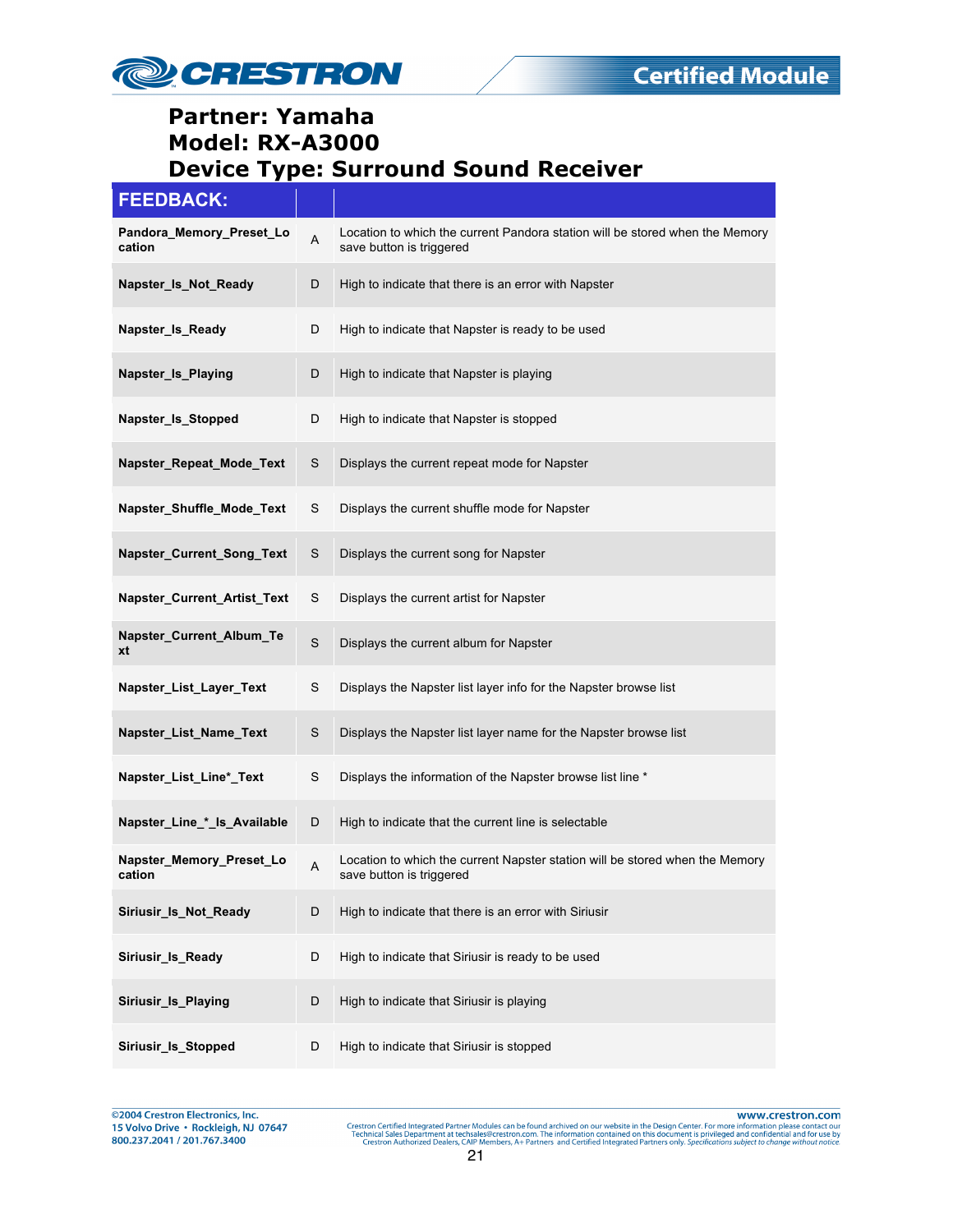

| <b>FEEDBACK:</b>                    |             |                                                                                                           |
|-------------------------------------|-------------|-----------------------------------------------------------------------------------------------------------|
| Siriusir_Current_Song_Text          | S           | Displays the current song for Siriusir                                                                    |
| Siriusir_Current_Artist_Text        | S           | Displays the current artist for Siriusir                                                                  |
| Siriusir_Current_Album_Tex<br>t     | $\mathbf S$ | Displays the current album for Siriusir                                                                   |
| Siriusir_Current_Channel_T<br>ext   | $\mathbf S$ | Displays the current channel for Siriusir                                                                 |
| Siriusir_List_Layer_Text            | S           | Displays the Siriusir list layer info for the Siriusir browse list                                        |
| Siriusir_List_Name_Text             | S           | Displays the Siriusir list layer name for the Siriusir browse list                                        |
| Siriusir_List_Line*_Text            | S           | Displays the information of the Siriusir browse list line *                                               |
| Siriusir_Line_*_ls_Available        | D           | High to indicate that the current line is selectable                                                      |
| Siriusir_Memory_Preset_Loc<br>ation | A           | Location to which the current Siriusir station will be stored when the Memory<br>save button is triggered |
| Rhapsody_Is_Not_Ready               | D           | High to indicate that there is an error with Rhapsody                                                     |
| Rhapsody_Is_Ready                   | D           | High to indicate that Rhapsody is ready to be used                                                        |
| Rhapsody_Is_Playing                 | D           | High to indicate that Rhapsody is playing                                                                 |
| Rhapsody_Is_Paused                  | D           | High to indicate that Rhapsody is paused                                                                  |
| Rhapsody_Is_Stopped                 | D           | High to indicate that Rhapsody is stopped                                                                 |
| Rhapsody_Repeat_Mode_Te<br>xt       | S           | Displays the current repeat mode for Rhapsody                                                             |
| Rhapsody_Shuffle_Mode_Te<br>xt      | S           | Displays the current shuffle mode for Rhapsody                                                            |
| Rhapsody_Current_Song_Te<br>xt      | $\mathbf S$ | Displays the current song for Rhapsody                                                                    |
| Rhapsody_Current_Artist_T<br>ext    | $\mathbf S$ | Displays the current artist for Rhapsody                                                                  |
| Rhapsody_Current_Album_<br>Text     | S           | Displays the current album for Rhapsody                                                                   |

@2004 Crestron Electronics, Inc. 15 Volvo Drive · Rockleigh, NJ 07647 800.237.2041 / 201.767.3400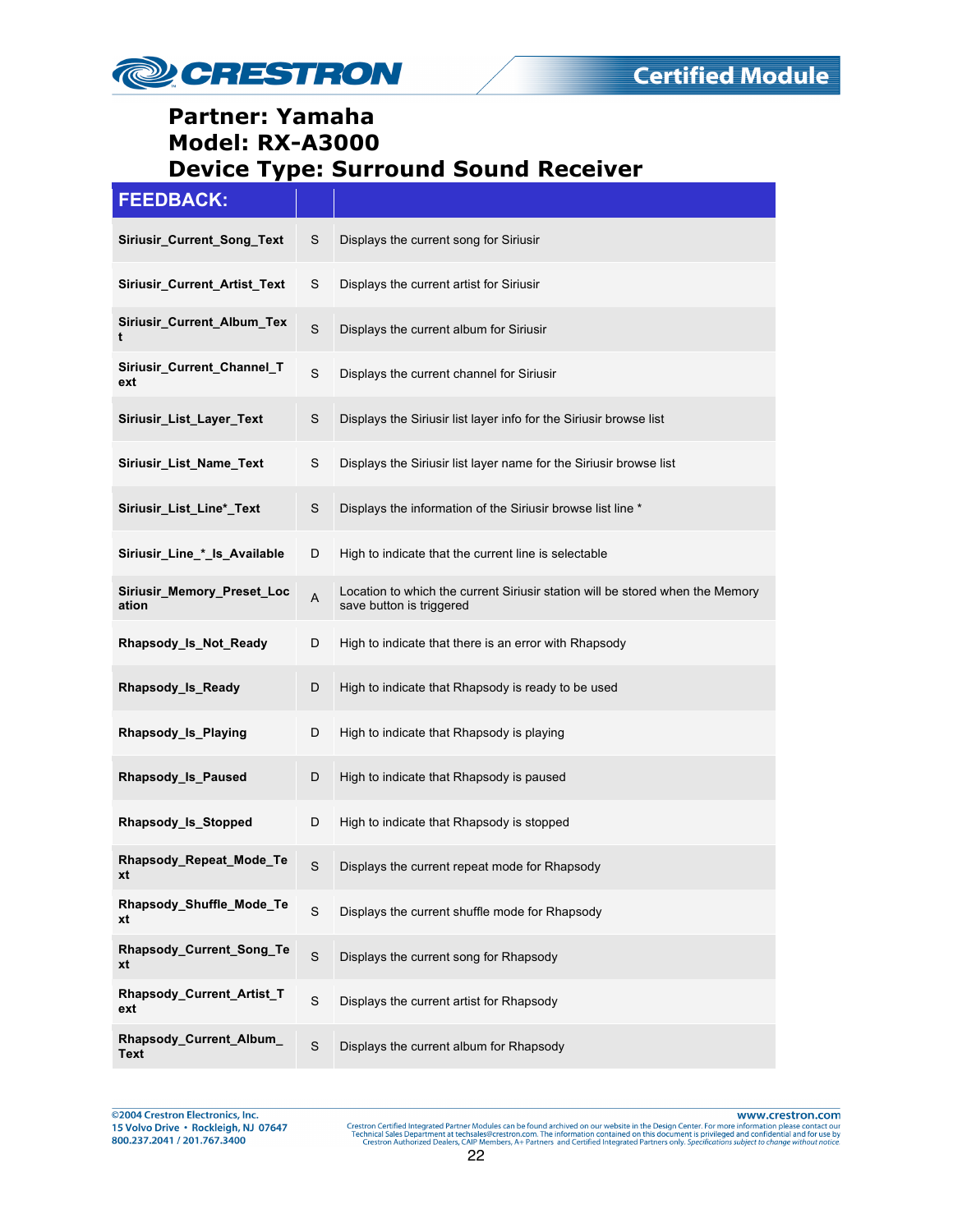

#### **FEEDBACK:**

| Rhapsody_List_Layer_Text            | S             | Displays the Rhapsody list layer info for the Rhapsody browse list                                        |
|-------------------------------------|---------------|-----------------------------------------------------------------------------------------------------------|
| Rhapsody_List_Name_Text             | S             | Displays the Rhapsody list layer name for the Rhapsody browse list                                        |
| Rhapsody_List_Line*_Text            | S             | Displays the information of the Rhapsody browse list line *                                               |
| Rhapsody_Line_*_Is_Availa<br>ble    | D             | High to indicate that the current line is selectable                                                      |
| Rhapsody_Memory_Preset_<br>Location | Α             | Location to which the current Rhapsody station will be stored when the<br>Memory save button is triggered |
| PC_Is_Not_Ready                     | D             | High to indicate that there is an error with PC                                                           |
| PC_Is_Ready                         | D             | High to indicate that PC is ready to be used                                                              |
| PC_Is_Playing                       | D             | High to indicate that PC is playing                                                                       |
| PC_Is_Paused                        | D             | High to indicate that PC is paused                                                                        |
| PC_ls_Stopped                       | D             | High to indicate that PC is stopped                                                                       |
| PC_Repeat_Mode_Text                 | S             | Displays the current repeat mode for PC                                                                   |
| PC_Shuffle_Mode_Text                | S             | Displays the current shuffle mode for PC                                                                  |
| PC_Current_Song_Text                | S             | Displays the current song for PC                                                                          |
| PC_Current_Artist_Text              | S             | Displays the current artist for PC                                                                        |
| PC_Current_Album_Text               | S             | Displays the current album for PC                                                                         |
| PC_List_Layer_Text                  | S             | Displays the PC list layer info for the PC browse list                                                    |
| PC_List_Name_Text                   | ${\mathsf S}$ | Displays the PC list layer name for the PC browse list                                                    |
| PC_List_Line*_Text                  | $\mathbb S$   | Displays the information of the PC browse list line *                                                     |
| PC_Line_*_ls_Available              | D             | High to indicate that the current line is selectable                                                      |

@2004 Crestron Electronics, Inc. 15 Volvo Drive · Rockleigh, NJ 07647 800.237.2041 / 201.767.3400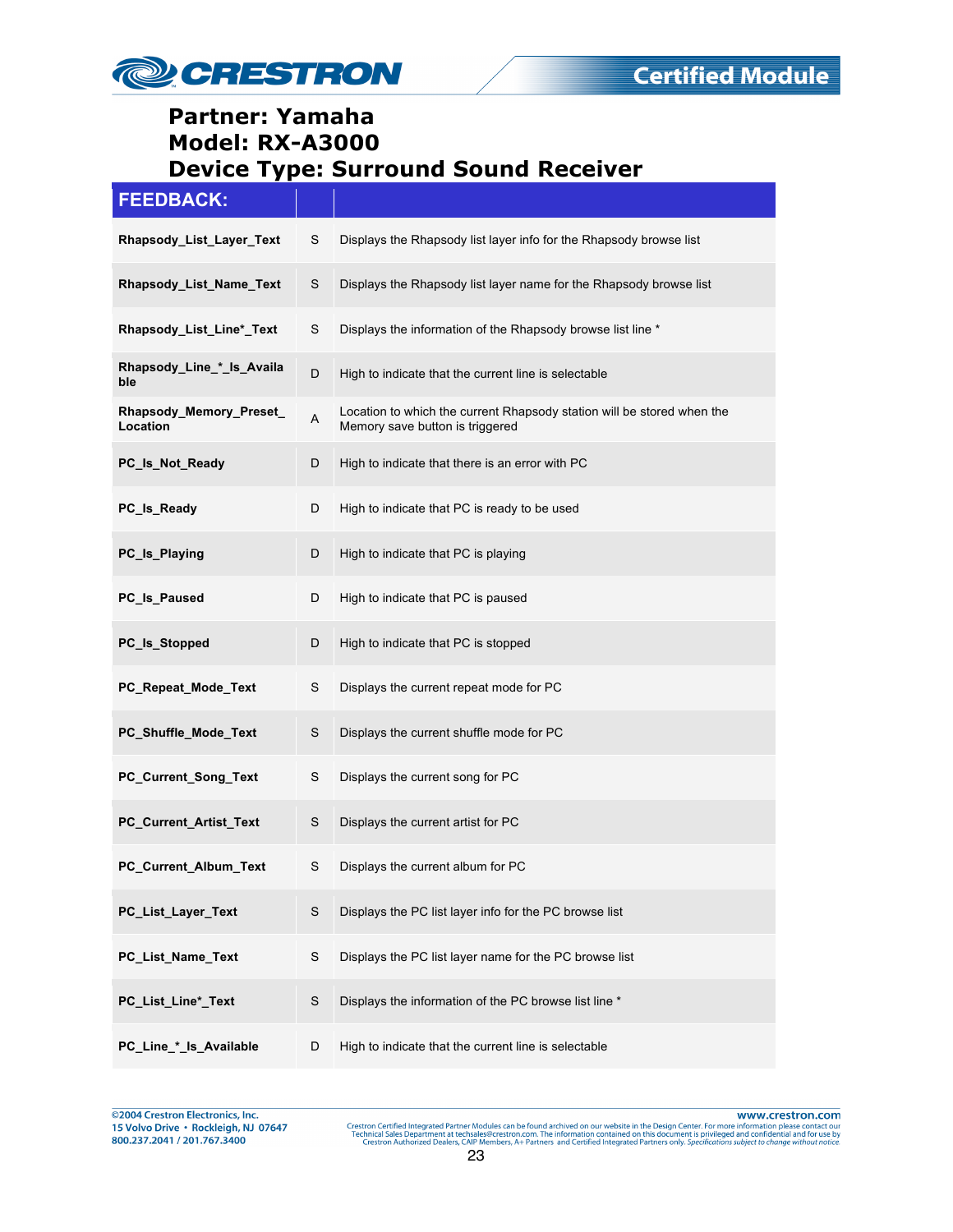

| <b>FEEDBACK:</b>                        |             |                                                                                                            |
|-----------------------------------------|-------------|------------------------------------------------------------------------------------------------------------|
| PC_Memory_Preset_Locatio<br>n           | A           | Location to which the current PC station will be stored when the Memory save<br>button is triggered        |
| Net Radio Is Not Ready                  | D           | High to indicate that there is an error with Net Radio                                                     |
| Net_Radio_Is_Ready                      | D           | High to indicate that Net Radio is ready to be used                                                        |
| Net_Radio_Is_Playing                    | D           | High to indicate that Net Radio is playing                                                                 |
| Net_Radio_Is_Stopped                    | D           | High to indicate that Net Radio is stopped                                                                 |
| Net_Radio_Current_Song_T<br>ext         | S           | Displays the current song for Net Radio                                                                    |
| Net_Radio_Current_Artist_T<br>ext       | $\mathbf S$ | Displays the current artist for Net Radio                                                                  |
| Net_Radio_List_Layer_Text               | S           | Displays the Net Radio list layer info for the Net Radio browse list                                       |
| Net_Radio_List_Name_Text                | S           | Displays the Net Radio list layer name for the Net Radio browse list                                       |
| Net_Radio_List_Line*_Text               | S           | Displays the information of the Net Radio browse list line *                                               |
| Net_Radio_Line_*_Available<br><b>FB</b> | D           | High to indicate that the current line is selectable                                                       |
| Net_Radio_Memory_Preset_<br>Location    | A           | Location to which the current Net Radio station will be stored when the<br>Memory save button is triggered |
| USB_Is_Not_Ready                        | D           | High to indicate that there is an error with USB                                                           |
| USB_Is_Ready                            | D           | High to indicate that USB is ready to be used                                                              |
| USB_Is_Playing                          | D           | High to indicate that USB is playing                                                                       |
| USB_Is_Paused                           | D           | High to indicate that USB is paused                                                                        |
| USB_Is_Stopped                          | D           | High to indicate that USB is stopped                                                                       |
| USB_Repeat_Mode_Text                    | S           | Displays the current repeat mode for USB                                                                   |
| USB_Shuffle_Mode_Text                   | S           | Displays the current shuffle mode for USB                                                                  |

@2004 Crestron Electronics, Inc. 15 Volvo Drive · Rockleigh, NJ 07647 800.237.2041 / 201.767.3400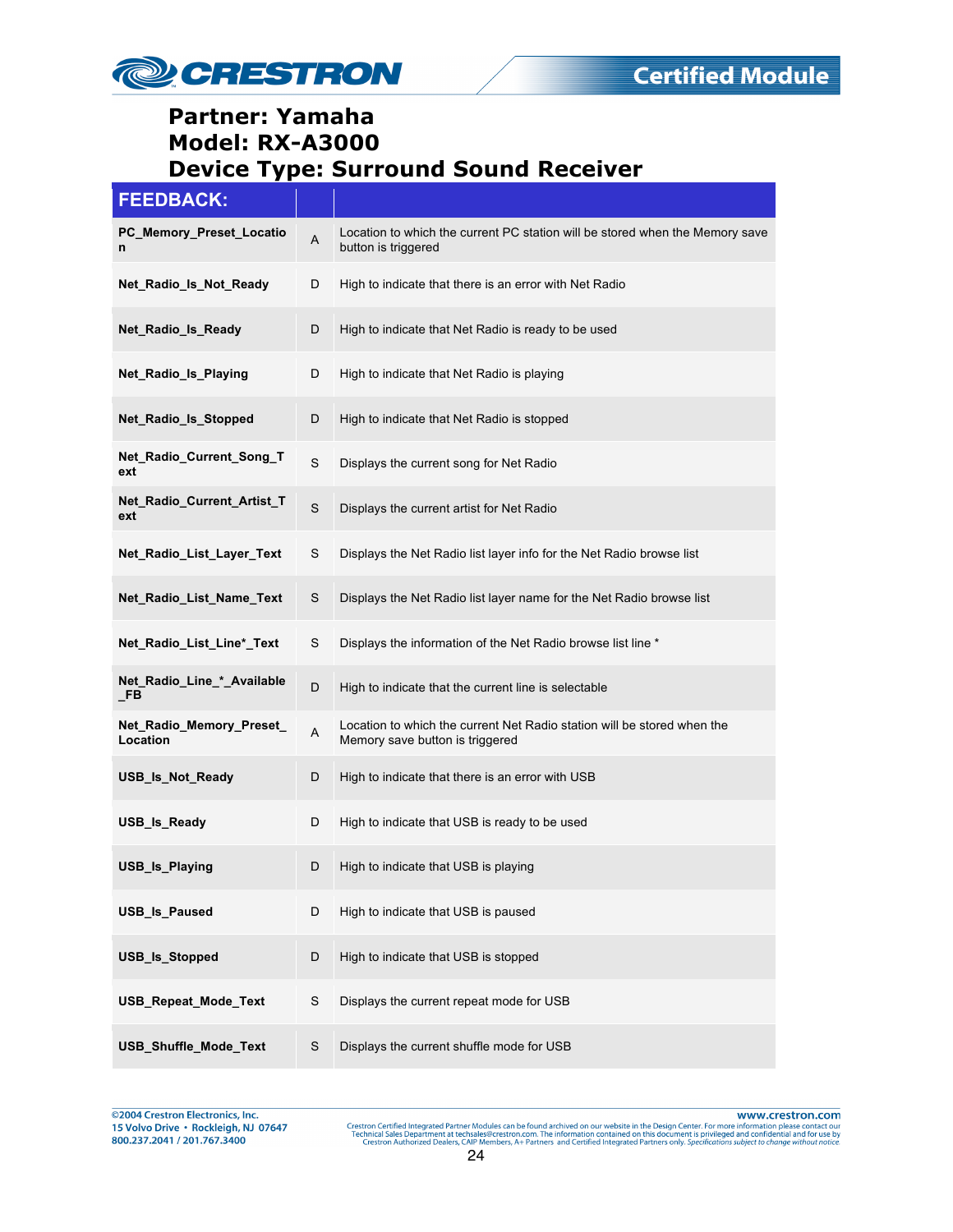

| <b>FEEDBACK:</b>               |   |                                                                                                      |
|--------------------------------|---|------------------------------------------------------------------------------------------------------|
| USB_Current_Song_Text          | S | Displays the current song for USB                                                                    |
| USB_Current_Artist_Text        | S | Displays the current artist for USB                                                                  |
| USB_Current_Album_Text         | S | Displays the current album for USB                                                                   |
| USB_List_Layer_Text            | S | Displays the USB list layer info for the USB browse list                                             |
| USB_List_Name_Text             | S | Displays the USB list layer name for the USB browse list                                             |
| USB_List_Line*_Text            | S | Displays the information of the USB browse list line *                                               |
| USB_Line_*_ls_Available        | D | High to indicate that the current line is selectable                                                 |
| USB_Memory_Preset_Locati<br>on | A | Location to which the current USB station will be stored when the Memory<br>save button is triggered |
| <b>Bluetooth Is Not Ready</b>  | D | High to indicate that the Bluetooth device is not ready                                              |
| <b>Bluetooth_Is_Ready</b>      | D | High to indicate that the Bluetooth device is ready                                                  |
| iPod_Is_Not_Ready              | D | High to indicate that there is an error with the iPod dock                                           |
| iPod_ls_Ready                  | D | High to indicate that iPod is ready to be used                                                       |
| iPod_ls_Playing                | D | High to indicate that iPod is playing                                                                |
| iPod Is Paused                 | D | High to indicate that iPod is paused                                                                 |
| iPod Is Stopped                | D | High to indicate that iPod is stopped                                                                |
| iPod_Repeat_Mode_Text          | S | Displays the current repeat mode for iPod                                                            |
| iPod_Shuffle_Mode_Text         | S | Displays the current shuffle mode for iPod                                                           |
| iPod_Current_Song_Text         | S | Displays the current song for iPod                                                                   |
| iPod_Current_Artist_Text       | S | Displays the current artist for iPod                                                                 |

@2004 Crestron Electronics, Inc.<br>15 Volvo Drive • Rockleigh, NJ 07647 800.237.2041 / 201.767.3400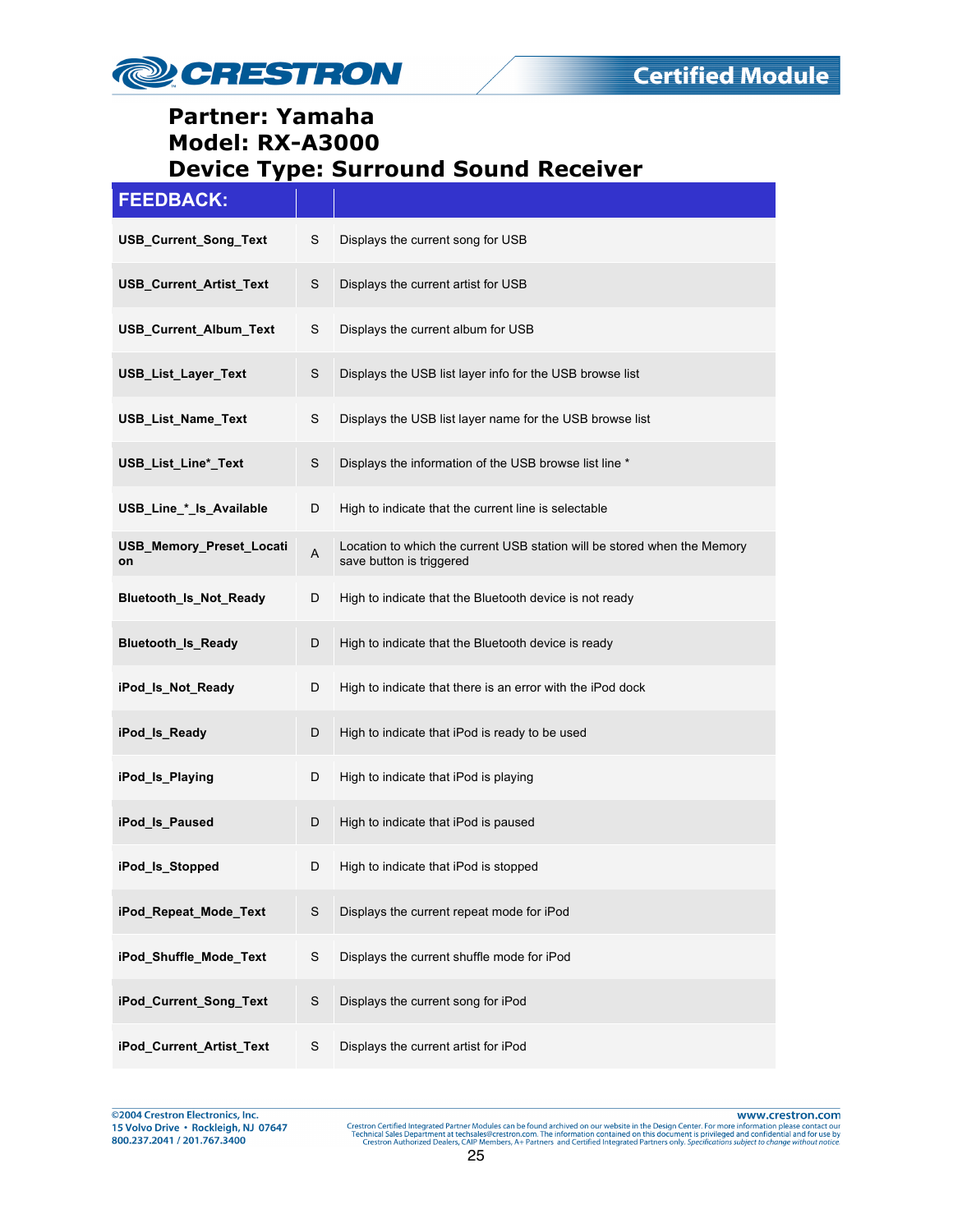

| <b>FEEDBACK:</b>                              |             |                                                                                                         |
|-----------------------------------------------|-------------|---------------------------------------------------------------------------------------------------------|
| iPod_Current_Album_Text                       | S           | Displays the current album for iPod                                                                     |
| iPod List Layer Text                          | S           | Displays the iPod list layer info for the iPod browse list                                              |
| iPod_List_Name_Text                           | S           | Displays the iPod list layer name for the iPod browse list                                              |
| iPod_List_Line*_Text                          | S           | Displays the information of the iPod browse list line *                                                 |
| iPod_Line_*_ls_Available                      | D           | High to indicate that the current line is selectable                                                    |
| iPod_Mode_Is_Normal                           | D           | High to indicate that the iPod dock is in normal mode                                                   |
| iPod Mode Is Extended                         | D           | High to indicate that the iPod dock is in extended mode                                                 |
| Sirius_Is_Not_Ready                           | D           | High to indicate that the Sirius tuner is not ready                                                     |
| Sirius Is Ready                               | D           | High to indicate that the Sirius tuner is ready                                                         |
| Sirius_Search_Mode_Is_All_<br><b>Channels</b> | D           | High to indicate that the Sirius tuner search mode is set to all                                        |
| Sirius_Search_Mode_Is_Cat<br>egory            | D           | High to indicate that the Sirius tuner search mode is set to category                                   |
| Sirius_Search_Mode_Is_Pre<br>set              | D           | High to indicate that the Sirius tuner search mode is set to preset                                     |
| Sirius_Preset_Mode_Is<br>Recall               | D           | High to indicate that the Sirius tuner search mode is set to recall                                     |
| Sirius_Preset_Mode_Is_Sav<br>е                | D           | High to indicate that the Sirius tuner search mode is set to save                                       |
| Sirius_Preset_ls_*                            | D           | High to indicate that preset * is tuned                                                                 |
| Sirius_keypad_value                           | A           | Shows The Value for Sirius Tuner Direct Tune Function                                                   |
| Sirius_Memory_Preset_Loca<br>tion             | $\mathsf A$ | Location to which the current Sirius station will be stored when the Memory<br>save button is triggered |
| Sirius_Parental_Lock_Is_On                    | D           | High to indicate that the Sirius parental lock is on                                                    |
| Sirius_Parental_Lock_ls_Off                   | D           | High to indicate that the Sirius parental lock is off                                                   |

@2004 Crestron Electronics, Inc.<br>15 Volvo Drive • Rockleigh, NJ 07647 800.237.2041 / 201.767.3400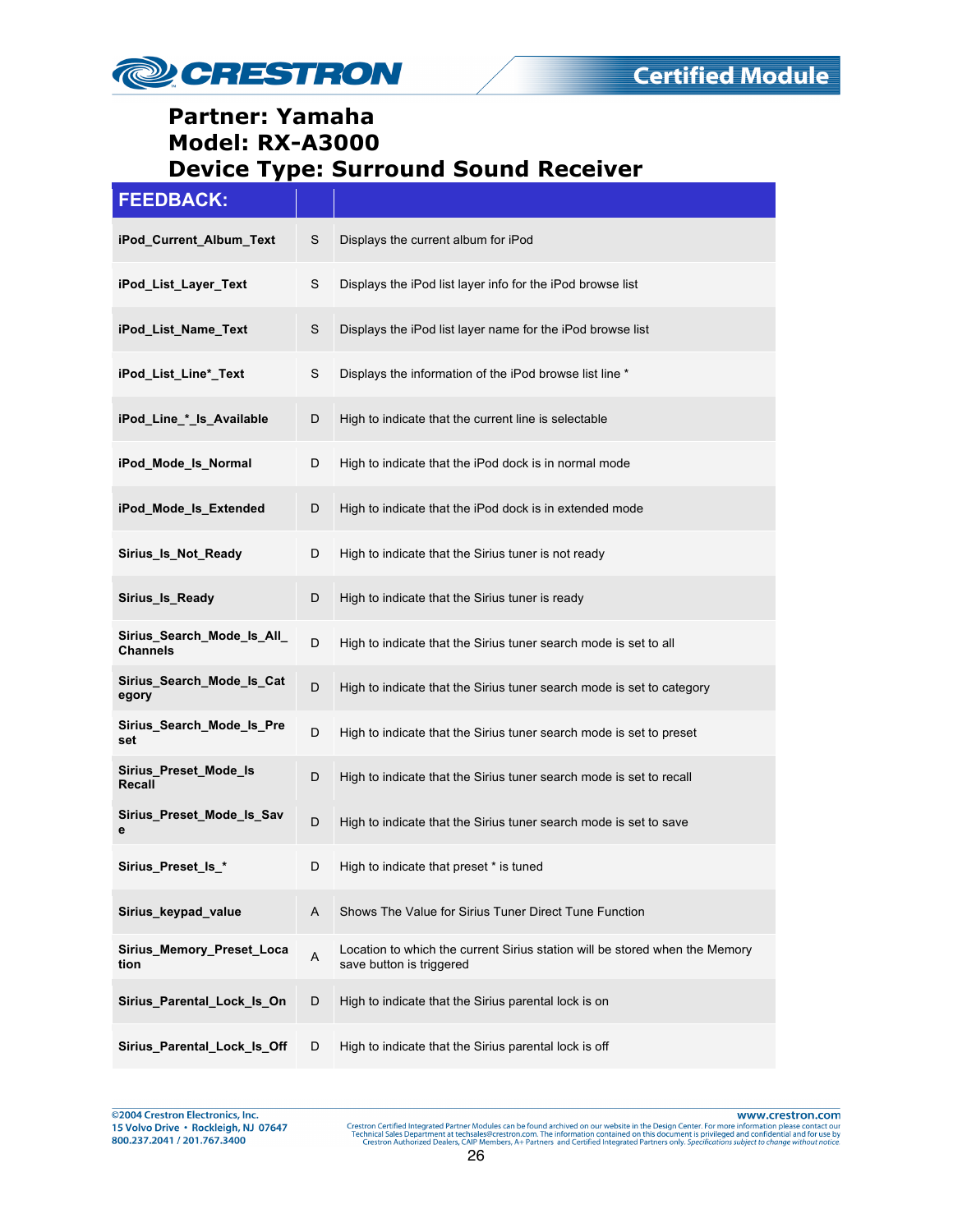

#### **FEEDBACK:**

| Sirius Antenna Level Text              | S. | Indicates the antenna level for the Sirius tuner |
|----------------------------------------|----|--------------------------------------------------|
| Sirius_Current_Catagory_Te<br>xt       | S  | Indicates the current station category           |
| Sirius Current Channel Nu<br>mber Text | S  | Indicates the current station channel number     |
| Sirius Current Channel Na<br>me_Text   | S  | Indicates the current station channel name       |
| <b>Sirius Current Artist Text</b>      | S  | Indicates the current artist name                |
| <b>Sirius Current Song Text</b>        | S. | Indicates the current song name                  |
| Sirius Current Composer T<br>ext       | S  | Indicates the current song name                  |

| <b>PARAMETERS:</b> |                                                                                                                   |
|--------------------|-------------------------------------------------------------------------------------------------------------------|
| <b>IP Address</b>  | The IP Address for communication to the Yamaha receiver                                                           |
| <b>Port Number</b> | The Port Number for communication to the Yamaha Receiver. Default is 50000.<br>Allowable range is 50000 to 65535. |

| <b>TESTING:</b>                                  |                                   |
|--------------------------------------------------|-----------------------------------|
| <b>OPS USED FOR TESTING:</b>                     | 4.003.1015                        |
| <b>SIMPL WINDOWS USED</b><br><b>FOR TESTING:</b> | 3.02.04.01                        |
| <b>CRES DB USED FOR</b><br><b>TESTING:</b>       | 26.05.021.00                      |
| <b>DEVICE DATABASE:</b>                          | 35.05.004.00                      |
| <b>SAMPLE PROGRAM:</b>                           | Yamaha RX-A3000 IP v2.0 Demo PRO2 |
|                                                  | V1.0                              |
| <b>REVISION HISTORY:</b>                         | <b>Initial Release</b>            |
|                                                  | V. 2.0                            |

©2004 Crestron Electronics, Inc.<br>15 Volvo Drive • Rockleigh, NJ 07647<br>800.237.2041 / 201.767.3400

www.crestron.com